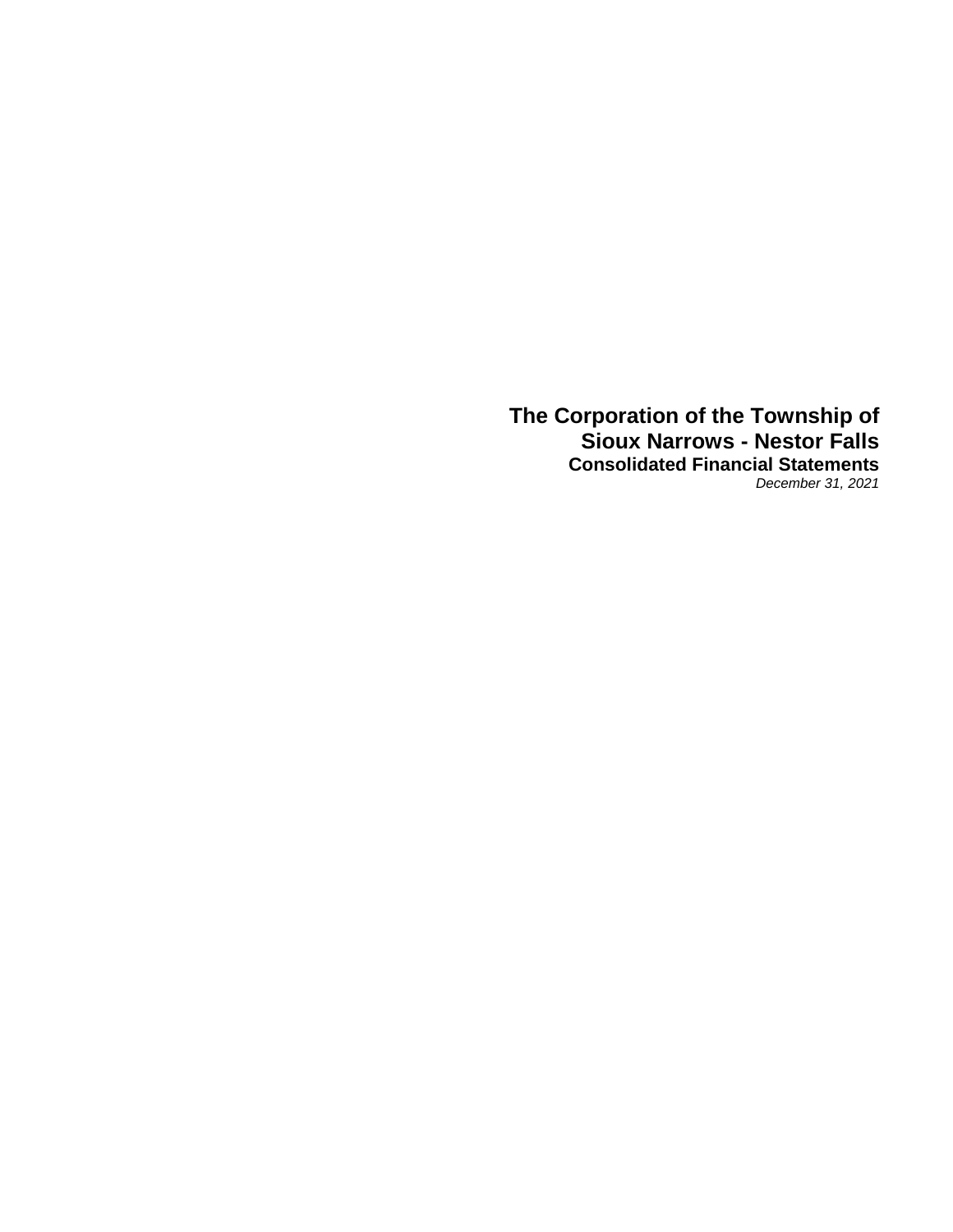**Contents** 

For the year ended December 31, 2021

## Page

| <b>Management's Responsibility</b>       |  |
|------------------------------------------|--|
| <b>Independent Auditor's Report</b>      |  |
| <b>Consolidated Financial Statements</b> |  |
|                                          |  |
|                                          |  |
|                                          |  |
|                                          |  |
|                                          |  |
| <b>Schedules</b>                         |  |
|                                          |  |
|                                          |  |
|                                          |  |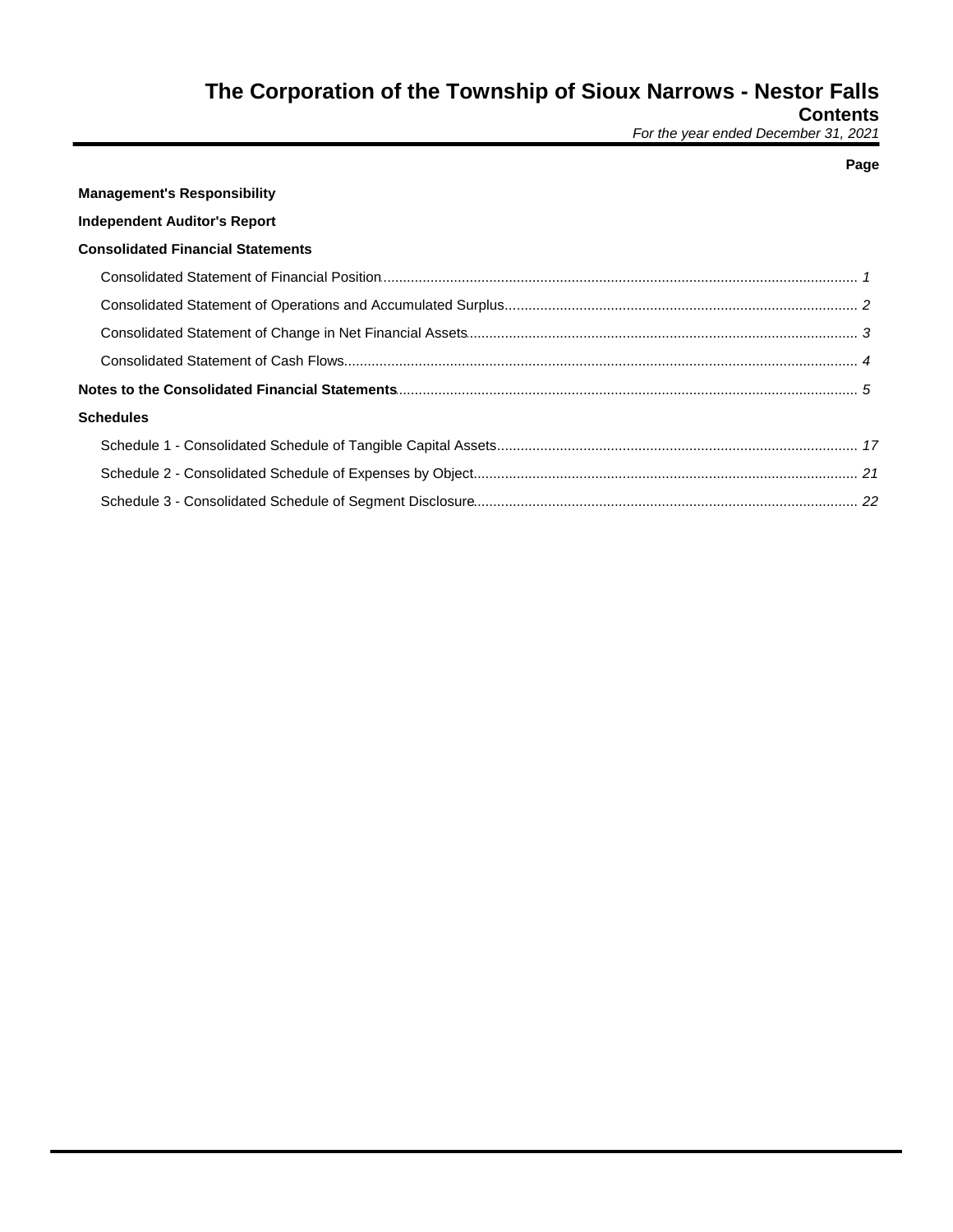## **Management's Responsibility**

To the Members of Council, Inhabitants and Ratepayers of The Corporation of the Township of Sioux Narrows - Nestor Falls:

Management is responsible for the preparation and presentation of the accompanying consolidated financial statements, including responsibility for significant accounting judgments and estimates in accordance with Canadian public sector accounting standards. This responsibility includes selecting appropriate accounting principles and methods, and making decisions affecting the measurement of transactions in which objective judgment is required.

In discharging its responsibilities for the integrity and fairness of the consolidated financial statements, management designs and maintains the necessary accounting systems and related internal controls to provide reasonable assurance that transactions are authorized, assets are safeguarded and financial records are properly maintained to provide reliable information for the preparation of consolidated financial statements.

The Council is composed entirely of individuals who are neither management nor employees of the Municipality. Council is responsible for overseeing management in the performance of its financial reporting responsibilities. Council fulfils these responsibilities by reviewing the financial information prepared by management and discussing relevant matters with management and external auditors. Council is also responsible for recommending the appointment of the Municipality's external auditors.

MNP LLP is appointed by Council to audit the consolidated financial statements and report directly to them; their report follows. The external auditors have full and free access to, and meet periodically and separately with, both Council and management to discuss their audit findings.

April 19, 2022

Wanda Kabel, Chief Administrative Officer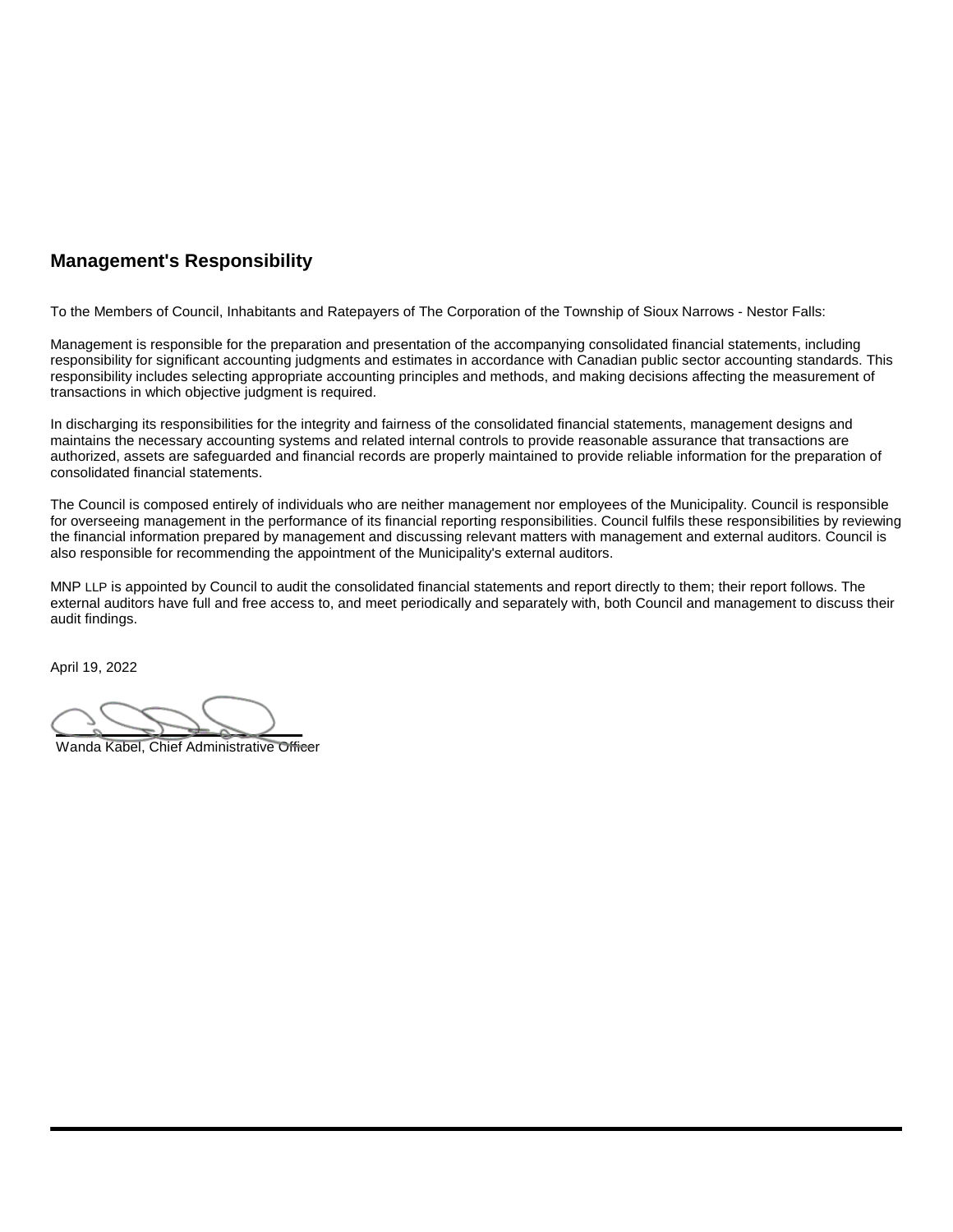## **Independent Auditor's Report**



To the Members of Council, Inhabitants and Ratepayers of The Corporation of the Township of Sioux Narrows - Nestor Falls:

We have audited the consolidated financial statements of The Corporation of the Township of Sioux Narrows - Nestor Falls (the "Municipality"), which comprise the consolidated statement of financial position as at December 31, 2021, and the consolidated statements of operations and accumulated surplus, changes in net financial assets and cash flows for the year then ended, and notes to the consolidated financial statements, including a summary of significant accounting policies.

In our opinion, the accompanying consolidated financial statements present fairly, in all material respects, the consolidated financial position of the Municipality as at December 31, 2021, and the results of its consolidated operations, changes in its consolidated net financial assets and its consolidated cash flows for the year then ended in accordance with Canadian public sector accounting standards.

#### **Basis for Opinion**

We conducted our audit in accordance with Canadian generally accepted auditing standards. Our responsibilities under those standards are further described in the Auditor's Responsibilities for the Audit of the Consolidated Financial Statements section of our report. We are independent of the Municipality in accordance with the ethical requirements that are relevant to our audit of the financial statements in Canada, and we have fulfilled our other ethical responsibilities in accordance with these requirements. We believe that the audit evidence we have obtained is sufficient and appropriate to provide a basis for our opinion.

#### **Responsibilities of Management and Those Charged with Governance for the Consolidated Financial Statements**

Management is responsible for the preparation and fair presentation of the financial statements in accordance with Canadian public sector accounting standards, and for such internal control as management determines is necessary to enable the preparation of financial statements that are free from material misstatement, whether due to fraud or error.

In preparing the financial statements, management is responsible for assessing the Municipality's ability to continue as a going concern, disclosing, as applicable, matters related to going concern and using the going concern basis of accounting unless management either intends to liquidate the Municipality or to cease operations, or has no realistic alternative but to do so.

Those charged with governance are responsible for overseeing the Municipality's financial reporting process.

## **Auditor's Responsibilities for the Audit of the Consolidated Financial Statements**

Our objectives are to obtain reasonable assurance about whether the consolidated financial statements as a whole are free from material misstatement, whether due to fraud or error, and to issue an auditor's report that includes our opinion. Reasonable assurance is a high level of assurance, but is not a guarantee that an audit conducted in accordance with Canadian generally accepted auditing standards will always detect a material misstatement when it exists. Misstatements can arise from fraud or error and are considered material if, individually or in the aggregate, they could reasonably be expected to influence the economic decisions of users taken on the basis of these financial statements.

As part of an audit in accordance with Canadian generally accepted auditing standards, we exercise professional judgment and maintain professional skepticism throughout the audit. We also:

- Identify and assess the risks of material misstatement of the financial statements, whether due to fraud or error, design and perform audit procedures responsive to those risks, and obtain audit evidence that is sufficient and appropriate to provide a basis for our opinion. The risk of not detecting a material misstatement resulting from fraud is higher than for one resulting from error, as fraud may involve collusion, forgery, intentional omissions, misrepresentations, or the override of internal control.
- Obtain an understanding of internal control relevant to the audit in order to design audit procedures that are appropriate in the circumstances, but not for the purpose of expressing an opinion on the effectiveness of the Municipality's internal control.
- Evaluate the appropriateness of accounting policies used and the reasonableness of accounting estimates and related disclosures made by management.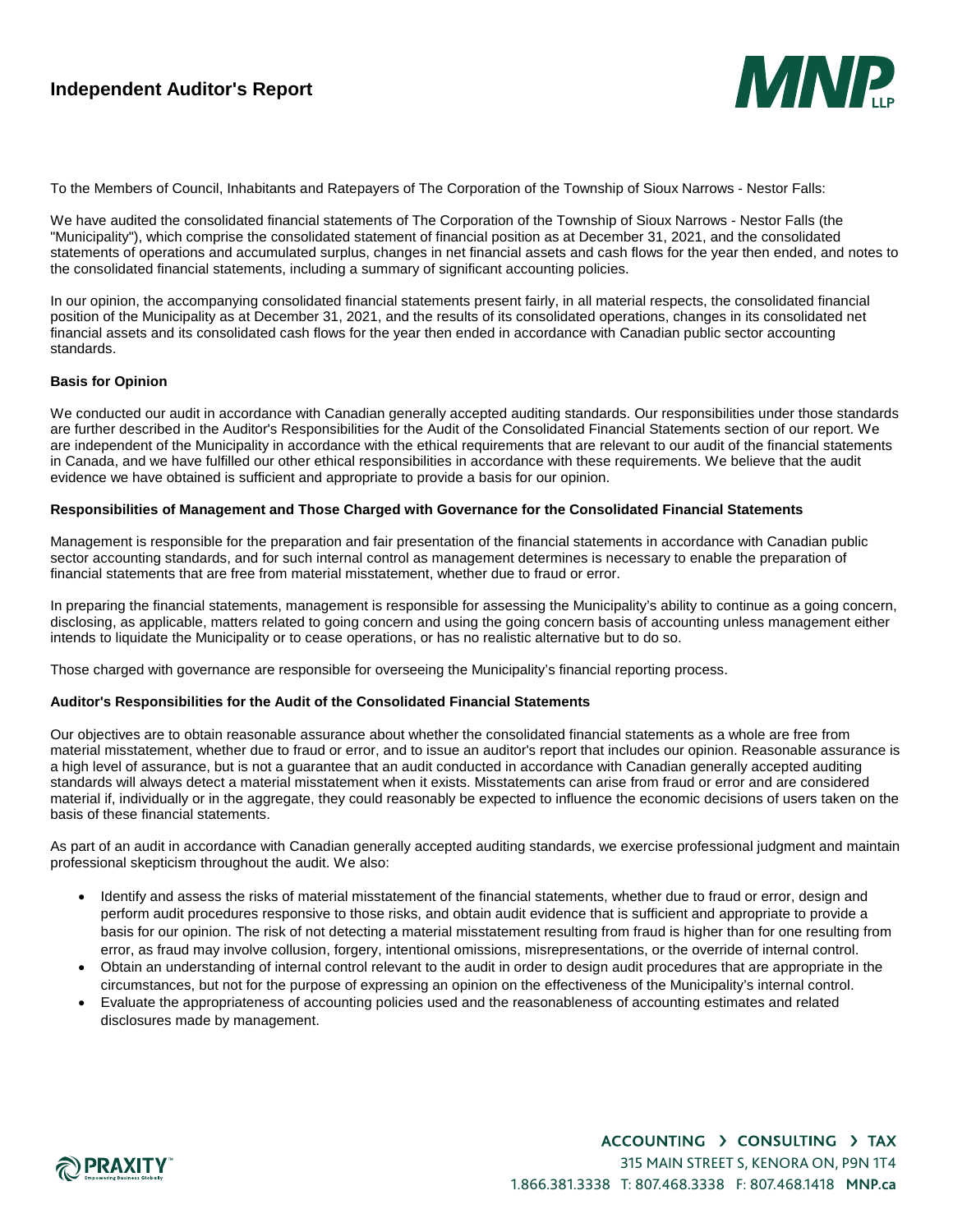- Conclude on the appropriateness of management's use of the going concern basis of accounting and, based on the audit evidence obtained, whether a material uncertainty exists related to events or conditions that may cast significant doubt on the Municipality's ability to continue as a going concern. If we conclude that a material uncertainty exists, we are required to draw attention in our auditor's report to the related disclosures in the financial statements or, if such disclosures are inadequate, to modify our opinion. Our conclusions are based on the audit evidence obtained up to the date of our auditor's report. However, future events or conditions may cause the Municipality to cease to continue as a going concern.
- Evaluate the overall presentation, structure and content of the financial statements, including the disclosures, and whether the financial statements represent the underlying transactions and events in a manner that achieves fair presentation.

We communicate with those charged with governance regarding, among other matters, the planned scope and timing of the audit and significant audit findings, including any significant deficiencies in internal control that we identify during our audit.

Kenora, Ontario Chartered Professional Accountants

April 19, 2022 Licensed Public Accountants

**MNPLLP** 

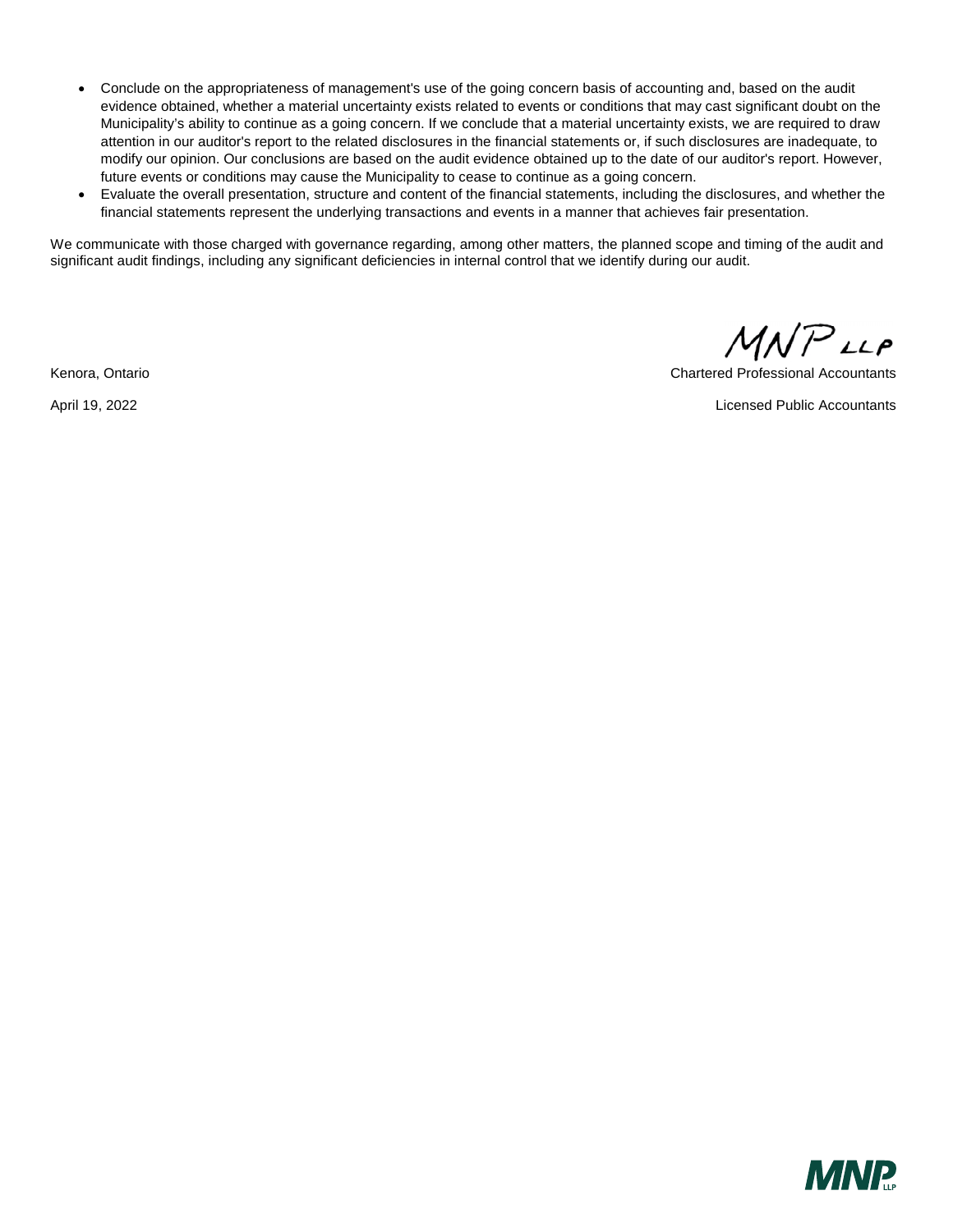**Consolidated Statement of Financial Position**

*As at December 31, 2021*

|                                                                                                                                                                                             | 2021                                               | 2020                                             |
|---------------------------------------------------------------------------------------------------------------------------------------------------------------------------------------------|----------------------------------------------------|--------------------------------------------------|
| <b>Financial assets</b>                                                                                                                                                                     |                                                    |                                                  |
| Cash and cash equivalents<br>Trade and other receivables (Note 3)<br>Taxes receivable<br>Investments (Note 4)                                                                               | 1,908,817<br>298,422<br>248,806<br>2,192,548       | 1,845,368<br>104,963<br>332,144<br>2,350,734     |
| <b>Total financial assets</b>                                                                                                                                                               | 4,648,593                                          | 4,633,209                                        |
| <b>Liabilities</b>                                                                                                                                                                          |                                                    |                                                  |
| Accounts payable and accruals (Note 6)<br>Deferred revenue (Note 8)<br>Due to trust funds<br>Liability for remediation of contaminated sites (Note 9)<br>Capital lease obligation (Note 12) | 253,726<br>537,438<br>1,200<br>2,422,458<br>49,675 | 280,441<br>514,795<br>702<br>2,207,527<br>69,545 |
| <b>Total financial liabilities</b>                                                                                                                                                          | 3,264,497                                          | 3,073,010                                        |
| <b>Net financial assets</b>                                                                                                                                                                 | 1,384,096                                          | 1,560,199                                        |
| Contingencies (Note 10)                                                                                                                                                                     |                                                    |                                                  |
| <b>Non-financial assets</b><br>Tangible capital assets (Schedule 1)<br>Prepaid expenses                                                                                                     | 8,450,169<br>20,461                                | 8,381,684<br>16,849                              |
| <b>Total non-financial assets</b>                                                                                                                                                           | 8,470,630                                          | 8,398,533                                        |
| Accumulated surplus (Note 11)                                                                                                                                                               | 9,854,726                                          | 9,958,732                                        |
| Approved on behalf of the Municipality                                                                                                                                                      |                                                    |                                                  |

**Mayor Chief** 

**Administrative Officer**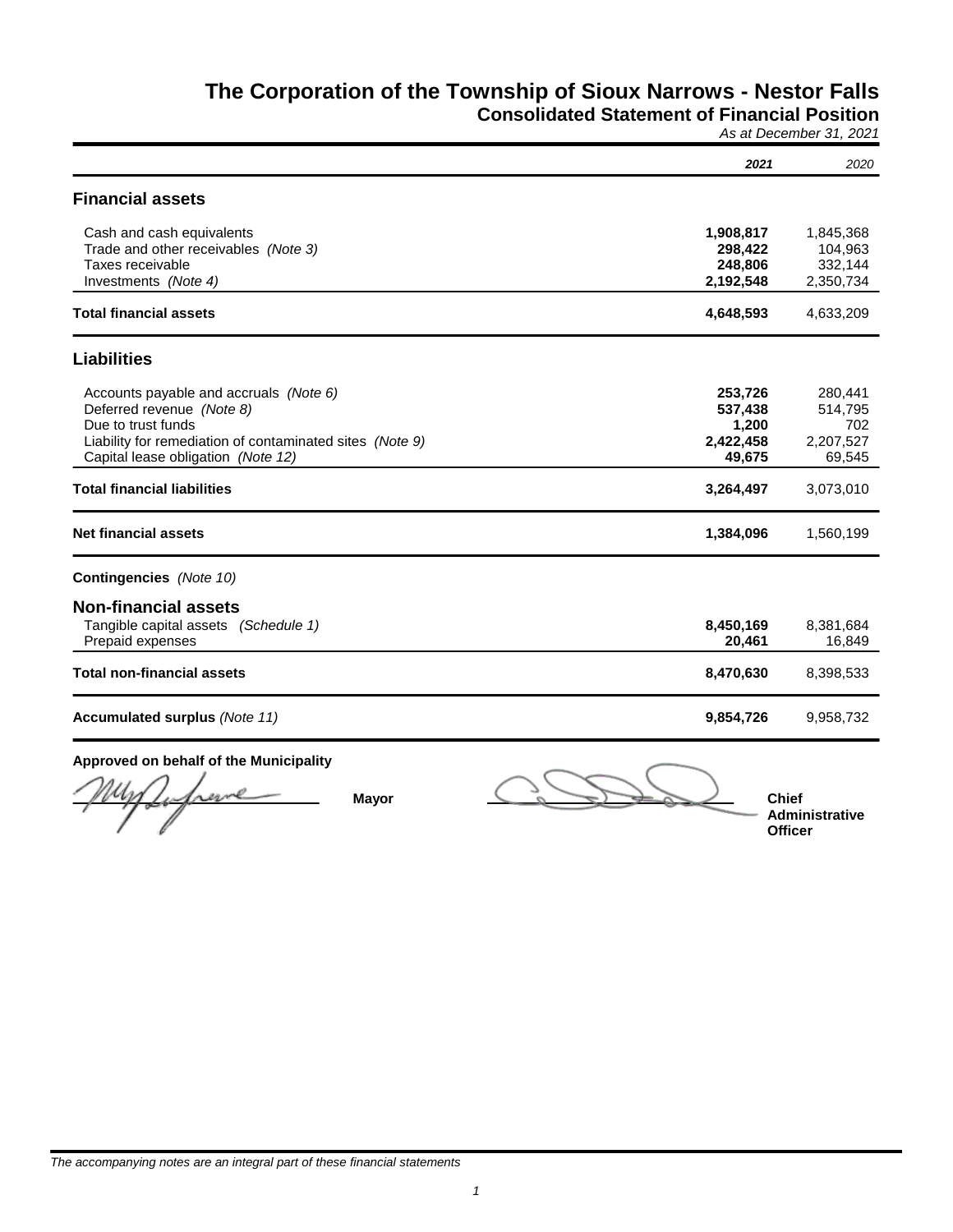## **Consolidated Statement of Operations and Accumulated Surplus**

|                                                                           | <b>Budget</b><br>(Note 17) | 2021       | 2020       |
|---------------------------------------------------------------------------|----------------------------|------------|------------|
| Revenue                                                                   |                            |            |            |
| Taxation                                                                  | 2,781,162                  | 2,791,110  | 2,746,295  |
| Fees and user charges                                                     | 254,750                    | 308,830    | 270,069    |
| Canada grants (Note 13)                                                   | 585,980                    | 173,460    | 87,837     |
| Ontario grants (Note 13)                                                  | 1,573,747                  | 1,030,562  | 769,708    |
| Other income (Note 14)                                                    | 208,211                    | 309,196    | 262,363    |
| <b>Total revenue</b>                                                      | 5,403,850                  | 4,613,158  | 4,136,272  |
| <b>Expenses</b>                                                           |                            |            |            |
| General government                                                        | 1,016,130                  | 1,025,009  | 930,011    |
| <b>Protection services</b>                                                | 844.981                    | 859,855    | 779,160    |
| <b>Transportation services</b>                                            | 179,750                    | 253,752    | 144,369    |
| <b>Environmental services</b>                                             | 350,256                    | 349,031    | 343,599    |
| <b>Health services</b>                                                    | 446,504                    | 447,632    | 418,528    |
| Social and family services                                                | 720,823                    | 720,204    | 720,180    |
| Recreation and cultural services                                          | 626,305                    | 582,846    | 428,592    |
| Planning and development                                                  | 538,396                    | 483,517    | 411,429    |
| (Schedule 2)<br><b>Total expenses</b>                                     | 4,723,145                  | 4,721,846  | 4,175,868  |
| Surplus (deficit) before other income (expense)<br>Other income (expense) | 680,705                    | (108, 688) | (39,596)   |
| Gain (loss) on disposal of capital assets                                 |                            | 4,682      | (7,083)    |
| Surplus/(Deficit)                                                         | 680,705                    | (104,006)  | (46, 679)  |
| Accumulated surplus, beginning of year                                    | 9,958,732                  | 9,958,732  | 10,005,411 |
| Accumulated surplus, end of year                                          | 10,639,437                 | 9,854,726  | 9,958,732  |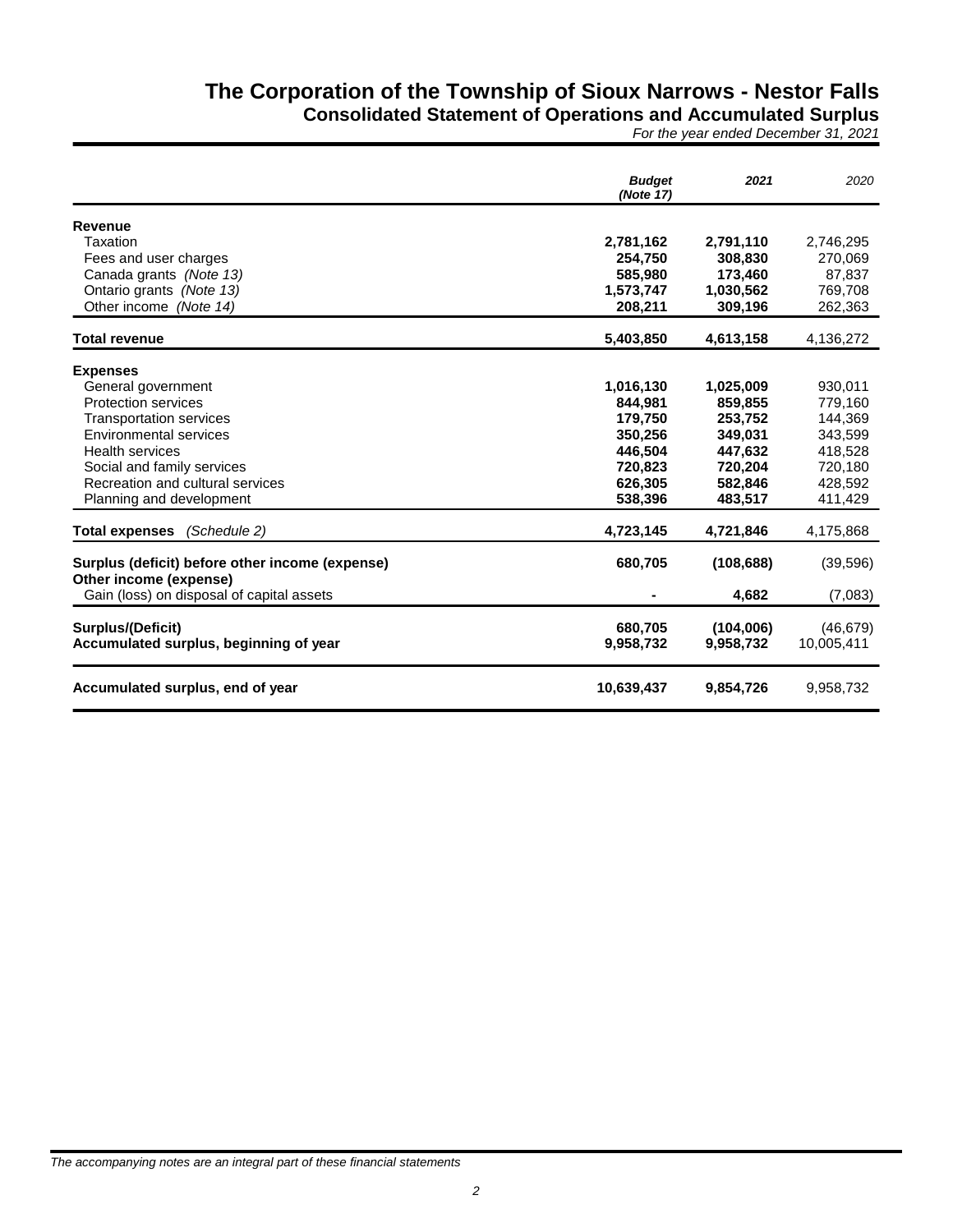## **The Corporation of the Township of Sioux Narrows - Nestor Falls Consolidated Statement of Change in Net Financial Assets**

*For the year ended December 31, 2021*

|                                                                                    | <b>Budget</b><br>(Note 17) | 2021             | 2020       |
|------------------------------------------------------------------------------------|----------------------------|------------------|------------|
| Annual surplus/(deficit)                                                           | 680,705                    | (104.006)        | (46, 679)  |
| Purchases of tangible capital assets                                               |                            | (713, 572)       | (530, 824) |
| Advances of capital lease obligations                                              | 644.000                    | -                | (79, 480)  |
| Amortization of tangible capital assets                                            |                            | 643.019          | 637.129    |
| (Gain) loss on sale of tangible capital assets                                     |                            | (4,682)          | 7,083      |
| Proceeds of disposal of tangible capital assets<br>Acquisition of prepaid expenses |                            | 6.750<br>(3,612) | (16, 849)  |
| Increase (decrease) in net financial assets                                        | 1,324,705                  | (176, 103)       | (29, 620)  |
| Net financial assets, beginning of year                                            | 1,560,199                  | 1,560,199        | 1,589,819  |
| Net financial assets, end of year                                                  | 2.884.904                  | 1.384.096        | 1.560.199  |

#### *The accompanying notes are an integral part of these financial statements*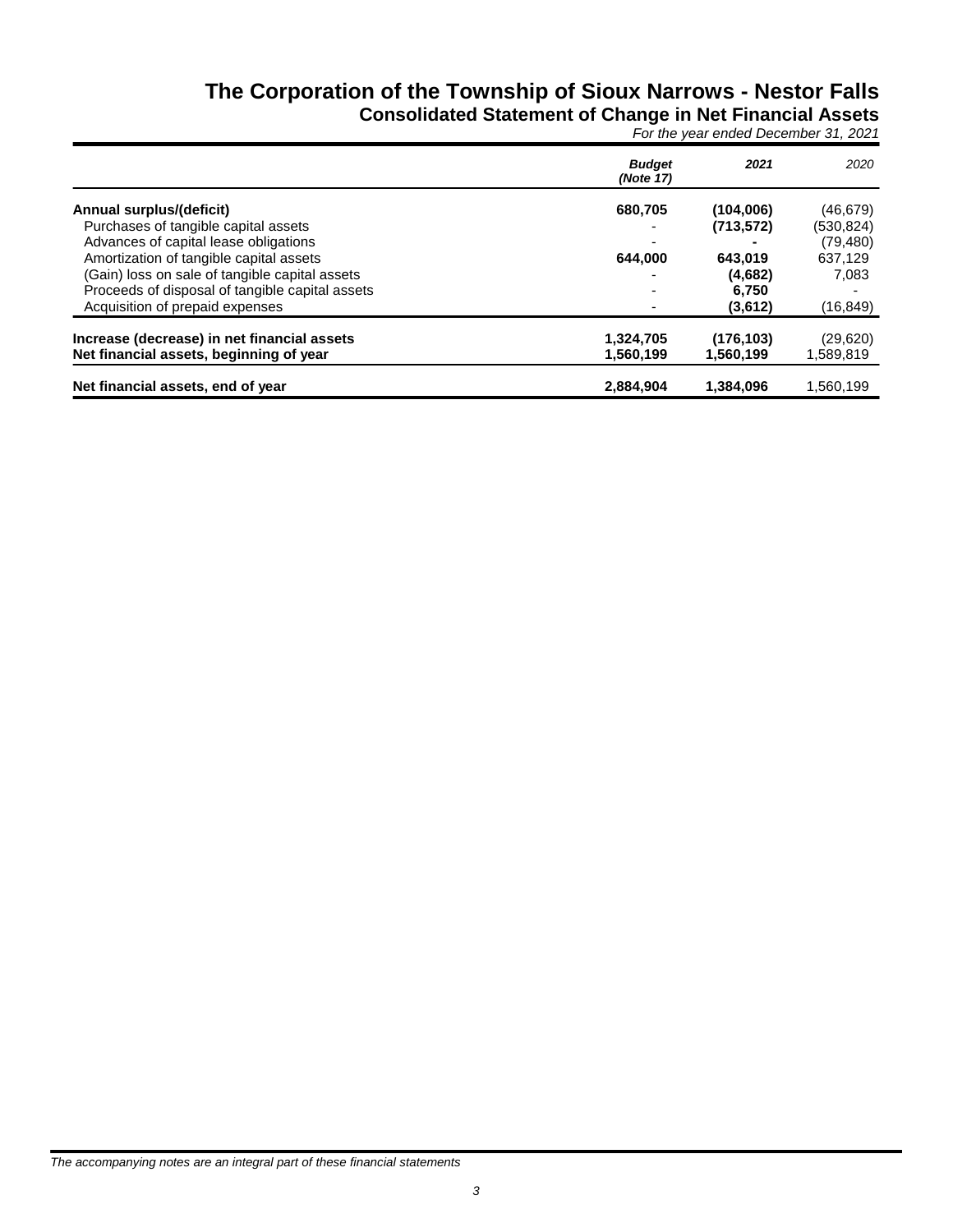**Consolidated Statement of Cash Flows**

|                                                      | 2021        | 2020       |
|------------------------------------------------------|-------------|------------|
|                                                      |             |            |
| Cash provided by (used for) the following activities |             |            |
| <b>Operating activities</b>                          |             |            |
| Surplus/(Deficit)                                    | (104,006)   | (46, 679)  |
| Non-cash items                                       |             |            |
| Amortization                                         | 643,019     | 637,129    |
| Gain (loss) on disposal of capital assets            | (4,682)     | 7,083      |
| Accretion (Note 9)                                   | 214,931     | 214,931    |
|                                                      | 749,262     | 812,464    |
| Changes in working capital accounts                  |             |            |
| Trade and other receivables                          | (193, 459)  | 42,435     |
| Taxes receivable                                     | 83,340      | (94, 899)  |
| Prepaid expenses                                     | (3,612)     | (16, 849)  |
| Accounts payable and accruals                        | (26, 717)   | 44,273     |
| Deferred revenue                                     | 22,643      | 250,301    |
| Due to trust funds                                   | 498         | 300        |
|                                                      | 631,955     | 1,038,025  |
|                                                      |             |            |
| <b>Financing activities</b>                          |             |            |
| Repayment of capital lease obligation                | (19, 870)   | (9,935)    |
| <b>Capital activities</b>                            |             |            |
| Purchases of tangible capital assets                 | (713, 572)  | (530, 824) |
| Proceeds of disposal of tangible capital assets      | 6,750       |            |
|                                                      |             |            |
|                                                      | (706, 822)  | (530, 824) |
| <b>Investing activities</b>                          |             |            |
| Investment in term deposits                          | (1,983,037) | (268, 444) |
| Matured term deposit                                 | 2,141,223   | 846,834    |
|                                                      |             |            |
|                                                      | 158,186     | 578,390    |
| Increase in cash and equivalents                     | 63,449      | 1,075,656  |
|                                                      |             |            |
| Cash and cash equivalents, beginning of year         | 1,845,368   | 769,712    |
| Cash and cash equivalents, end of year               | 1,908,817   | 1,845,368  |
|                                                      |             |            |
| Supplementary cash flow information                  |             |            |
| Investment income received                           | 100,616     | 58.933     |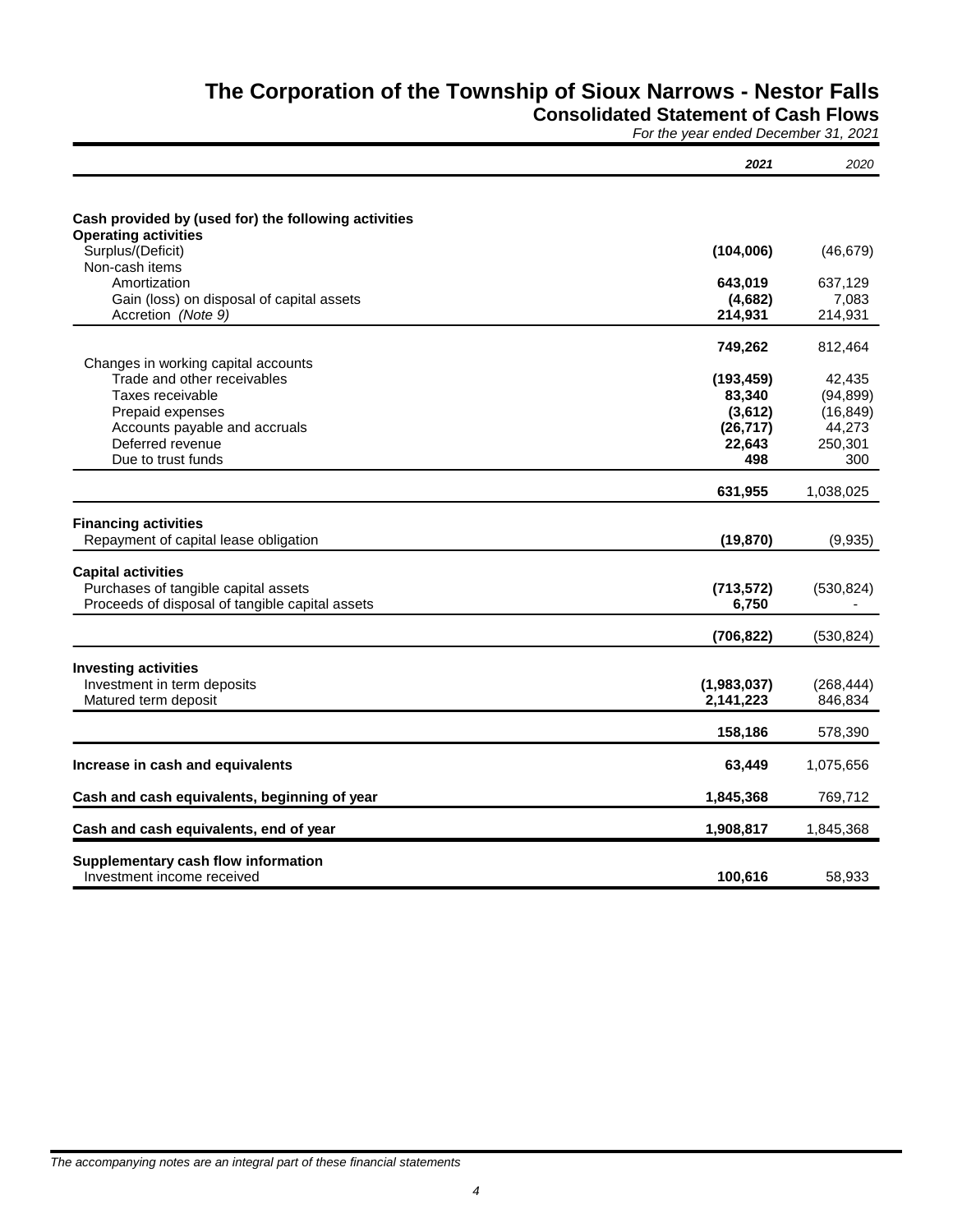## **1. Municipal Status**

The Corporation of the Township of Sioux Narrows - Nestor Falls (the "Municipality") was created on January 1, 2000 when the two municipalities of Sioux Narrows and Nestor Falls were amalgamated into a single legal entity under a new name. The Municipality operates as a lower tier government in the province of Ontario, and provides municipal services such as volunteer fire protection, urban planning, recreation and cultural services, and other general government services to its inhabitants.

## *COVID-19 Impact to Operations*

During the current and prior year there was a global outbreak of COVID-19 (coronavirus), which has had a significant impact on businesses and organizations through the restrictions put in place by the Canadian, provincial and municipal governments regarding travel, business operations and isolation/quarantine orders. The Municipality's operations were impacted by COVID-19 due to restrictions placed on various recreation and cultural services, and loss of other user fee revenues. Revenue losses were offset by various cost savings and Government implemented COVID-19 relief funding. At this time, it is unknown the extent of the impact the COVID-19 outbreak may have on the Municipality as this will depend on future developments that are highly uncertain and that cannot be predicted with confidence. These uncertainties arise from the inability to predict the ultimate geographic spread of the disease, and the duration of the outbreak, including the duration of travel restrictions, business closures or disruptions, and quarantine/isolation measures that are currently, or may be put, in place by Canada and other countries to fight the virus.

## **2. Significant accounting policies**

These consolidated financial statements of the Municipality are the representation of management, prepared in accordance with accounting standards established by the Public Sector Accounting Board (PSAB) of CPA Canada.

Since precise determination of many assets and liabilities is dependent upon future events, the preparation of periodic financial statements necessarily involves the use of estimates and approximations. These have been made using careful judgements. However, because of the inherent uncertainty in making estimates, actual results could differ from those estimates.

The focus of PSAB financial statements is on the financial position of the Municipality and the changes thereto and emphasizes those assets which could provide resources to discharge existing liabilities or finance future operations. This provides information about the Municipality's overall future revenue requirements and its ability to finance activities and meet its obligations. The following is a summary of the significant accounting policies followed in the preparation of these financial statements:

## *Reporting entity consolidated*

The financial statements consolidate the financial activities of all entities and departments comprising the Municipality reporting entity. Trusts administered on behalf of third parties by The Corporation of the Township of Sioux Narrows - Nestor Falls are excluded from the Municipality reporting entity.

The Municipality has consolidated the assets, liabilities, revenue and expenses of the following entities and departments:

Sioux Narrows Library Board

All inter-entity balances have been eliminated on consolidation.

## **Accounting for school board transactions**

The Municipality is required by provincial law to bill, collect and remit provincial education support levies in respect of residential and other properties on behalf of the Province. The Municipality has no jurisdiction or control over the school boards' operations or education mill rate changes. Therefore, the taxation, other revenues, expenses, assets and liabilities with respect to the operations of the school boards are not reflected in these consolidated statements.

## **Trust funds**

Trust funds and their related operations administered by the Municipality are not consolidated, but are reported on separately on the "Trust Funds Statement of Financial Position and Statement of Continuity" (see also Note 16).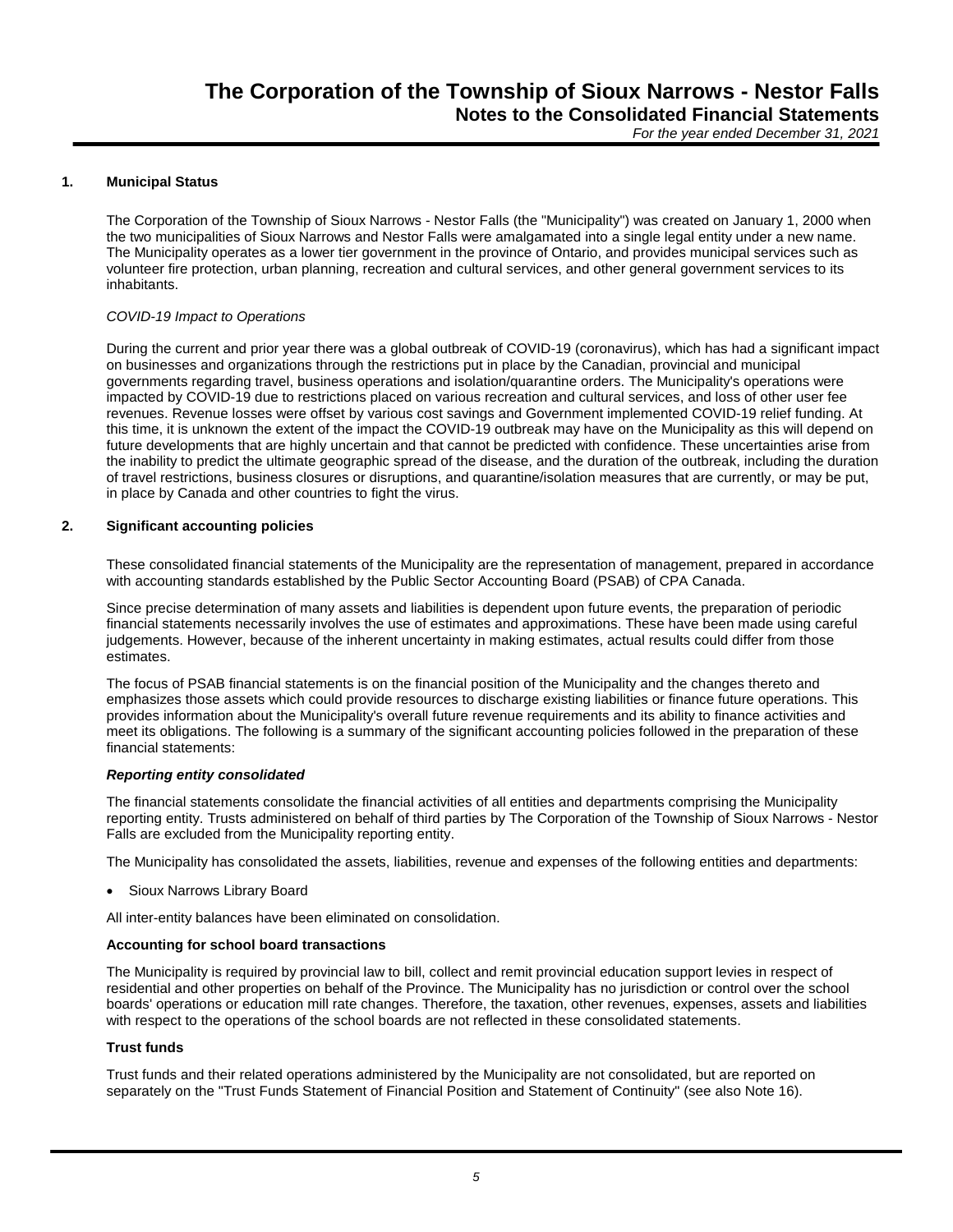## **2. Significant accounting policies** *(Continued from previous page)*

#### *Basis of accounting*

Revenues and expenses are reported on the accrual basis of accounting. The accrual basis of accounting recognizes revenues as they become available; expenses are recognized as they are incurred and measurable as a result of the receipt of goods or services and the creation of a legal obligation to pay.

The consolidated statement of financial position reflects all of the financial assets and liabilities of the Municipality. Financial assets are those assets which could provide resources to discharge existing liabilities or finance future operations. Municipal position represents the financial position of the Municipality, and is the difference between its assets and liabilities. This provides information about the Municipality's overall future revenue requirements and its ability to finance activities and meet its obligations.

#### *Measurement uncertainty*

The preparation of consolidated financial statements in conformity with Canadian public sector accounting standards requires management to make estimates and assumptions that affect the reported amounts of assets and liabilities and disclosure of contingent assets and liabilities at the date of the consolidated financial statements, and the reported amounts of revenue and expenses during the reporting period.

Accounts receivable are stated after evaluation as to their collectability and an appropriate allowance for doubtful accounts is provided where considered necessary. Tax revenue is initially measured at management's best estimate of the amount resulting from the original taxable event in accordance with tax legislation. Amortization is based on the estimated useful lives of tangible capital assets. Accounts payable and accruals are based on historical charges for unbilled goods and services at year-end. Asset retirement obligations are based on the estimated present value of future liabilities for the retirement and closure costs of the assets at year-end.

These estimates and assumptions are reviewed periodically and, as adjustments become necessary they are reported in excess of revenues over expenses in the periods in which they become known.

#### *Cash and cash equivalents*

Cash and cash equivalents include cash on hand, balances with banks and short-term investments with maturities of six months or less.

## *Deferred revenue*

Government transfers, contributions and other amounts are received from third parties pursuant to legislation, regulation or agreement and may only be used in the conduct of certain programs, in the completion of specific work or the purchase of tangible capital assets. In addition, certain user charges and fees are collected for which the related services have yet to be performed. Revenue is recognized in the period when the related expenses are incurred, services performed or the tangible assets are acquired.

#### *Investments*

Investment income is reported as revenue in the period earned. Investments consist of guaranteed investment certificates and portfolio investments. Investment certificates are recorded at the lower of cost and market value. Portfolio investments are recorded at cost unless there has been a decline in the market value which is other than temporary in nature in which case the investments are written down to market value.

#### *Non-financial assets*

Non-financial assets are not normally available to discharge existing liabilities and are held for use in the provision of services. They have useful lives extending beyond the current year and are not intended for sale in the ordinary course of operations. The change in non-financial assets during the year, together with the excess of revenues over expenses, provides the consolidated change in net financial assets for the year.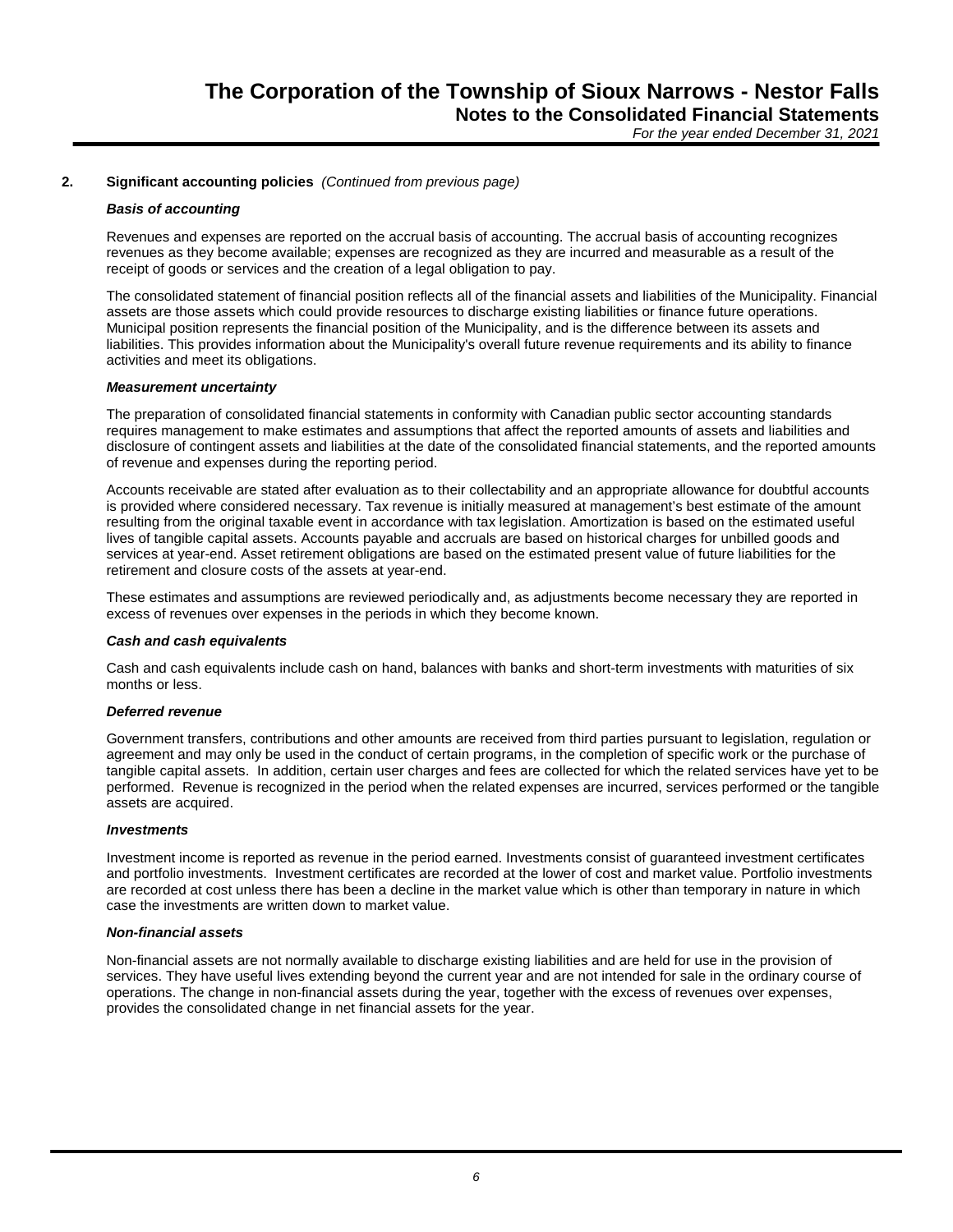### **2. Significant accounting policies** *(Continued from previous page)*

#### *Asset retirement obligation*

A liability for an asset retirement obligation is recognized at the best estimate of the amount required to retire a tangible capital asset (or a component thereof) at the financial statement date when there is a legal obligation for the Municipality to incur retirement costs in relation to a tangible capital asset (or component thereof), the past transaction or event giving rise to the liability has occurred, it is expected that future economic benefits will be given up, and a reasonable estimate of the amount can be made. The best estimate of the liability includes all costs directly attributable to asset retirement activities, based on information available at December 31, 2021. The best estimate of an asset retirement obligation incorporates a present value technique, when the cash flows required to settle or otherwise extinguish an asset retirement obligation are expected to occur over extended future periods.

When a liability for an asset retirement obligation is initially recognized, a corresponding asset retirement cost is capitalized to the carrying amount of the related tangible capital asset (or component thereof). The asset retirement cost is amortized over the useful life of the related asset.

At each financial reporting date, the Municipality reviews the carrying amount of the liability. The Municipality recognizes period-to-period changes to the liability due to the passage of time as accretion expense. Changes to the liability arising from revisions to either the timing, the amount of the original estimate of undiscounted cash flows or the discount rate are recognized as an increase or decrease to the carrying amount of the related tangible capital asset.

The Municipality continues to recognize the liability until it is settled or otherwise extinguished. Disbursements made to settle the liability are deducted from the reported liability when they are made.

#### *Tangible capital assets*

Tangible capital assets are initially recorded at cost based on historical cost accounting records. Contributed tangible assets are recorded at their fair value at the date of contribution and also are recorded as revenue.

*Method Rate*

#### *Amortization*

Tangible capital assets are amortized annually using the following methods at rates intended to amortize the cost of the assets over their estimated useful lives:

| Land improvements         | straight-line | 15 to 50 years |
|---------------------------|---------------|----------------|
| <b>Buildings</b>          | straight-line | 40 to 50 years |
| Computer hardware         | straight-line | 5 years        |
| <b>Docks</b>              | straight-line | 30 years       |
| Furnishings and equipment | straight-line | 8 to 10 years  |
| Library collection        | straight-line | 10 years       |
| Machinery and equipment   | straight-line | 5 to 15 years  |
| Roads                     | straight-line | 25 to 35 years |
| Sewage lagoon             | straight-line | 50 years       |
| Signage                   | straight-line | 10 to 20 years |
| Solar arrays              | straight-line | 40 years       |
| Street lighting           | straight-line | 30 years       |
| Specialty and fire trucks | straight-line | 9 to 20 years  |
| Unlicensed mobile         | straight-line | 15 years       |
| Vehicles                  | straight-line | 5 years        |

The full amount of annual amortization is charged in the year of disposal. Assets under construction are not amortized until the asset is available for productive use.

#### *Interest capitalization*

The Organization does not capitalize interest costs associated with the acquisition or construction of a tangible capital asset.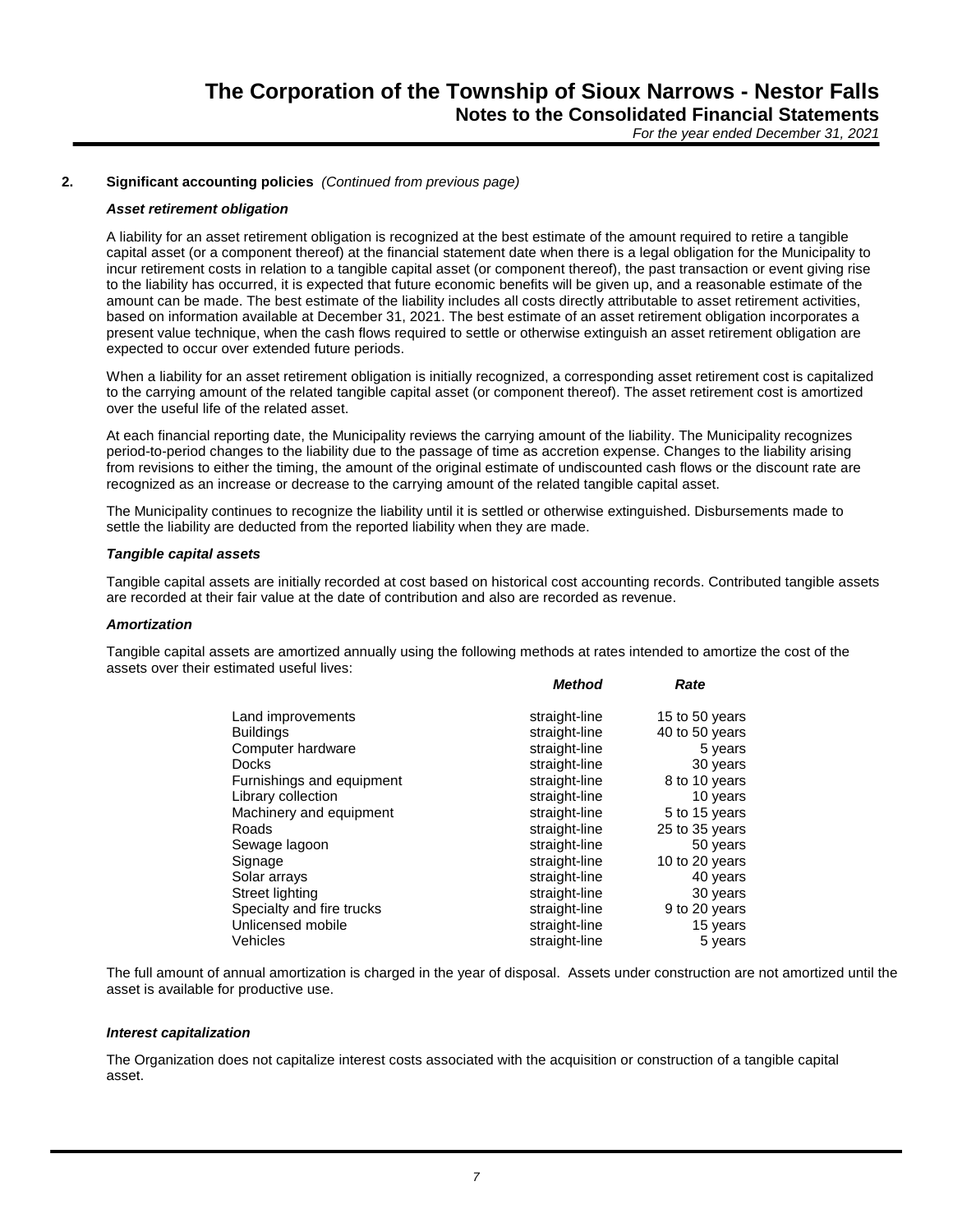## **2. Significant accounting policies** *(Continued from previous page)*

#### *Leases*

Leases are classified as capital or operating leases. Leases which transfer substantially all of the benefits and risks incidental to ownership of property are accounted for as capital leases. All other leases are accounted for as operating leases and the related lease payments are charged to expenses as incurred.

#### *Revenue recognition*

#### **Government transfers**

The Municipality recognizes a government transfer as revenue when the transfer is authorized and all eligibility criteria, if any, have been met. A government transfer with stipulations giving rise to an obligation that meets the definition of a liability is recognized as a liability. In such circumstances, the Municipality recognizes revenue as the liability is settled. Transfers of non-depreciable assets are recognized in revenue when received or receivable.

## **Tax revenue**

The Municipality recognizes taxes as assets and revenue when they meet the definition of an asset; are authorized by a legislature, council, or legislative convention; and the taxable event has occurred. Taxes related to unreported taxable events or unidentified economic events that would be taxable events if disclosed or known to the Municipality are recognized when such events are known, the related taxes are quantifiable, and amounts are collectable.

Tax revenue is initially measured at management's best estimate of the amount resulting from the original taxable event in accordance with tax legislation. The related tax receivable is initially recognized at its realizable value at the date of acquisition. At each financial statement date, the Municipality evaluates the tax receivable for collectability and records a valuation allowance to reflect the tax receivable at its net recoverable amount, if necessary.

#### **Fees and user charges**

Fees and user charges are recognized on a monthly basis as services are provided.

#### **Grant revenue**

Grants for the acquisition of tangible capital assets are recognized in the period in which the eligible expenditures are made.

#### **Other income**

Other income is recorded when collected or when collection is reasonably assured.

#### **Investment income**

Investment income is recorded when collection is reasonably assured on an accrual basis.

#### **3. Trade and other receivables**

|                      | 2021    | 2020                     |
|----------------------|---------|--------------------------|
| Accrued interest     | 8,286   | 24,191                   |
| Government of Canada | 90,848  | 56,247                   |
| HST receivable       | 55,665  | $\overline{\phantom{0}}$ |
| Province of Ontario  | 139,787 | 22,133                   |
| Other                | 3,836   | 2,392                    |
|                      | 298,422 | 104,963                  |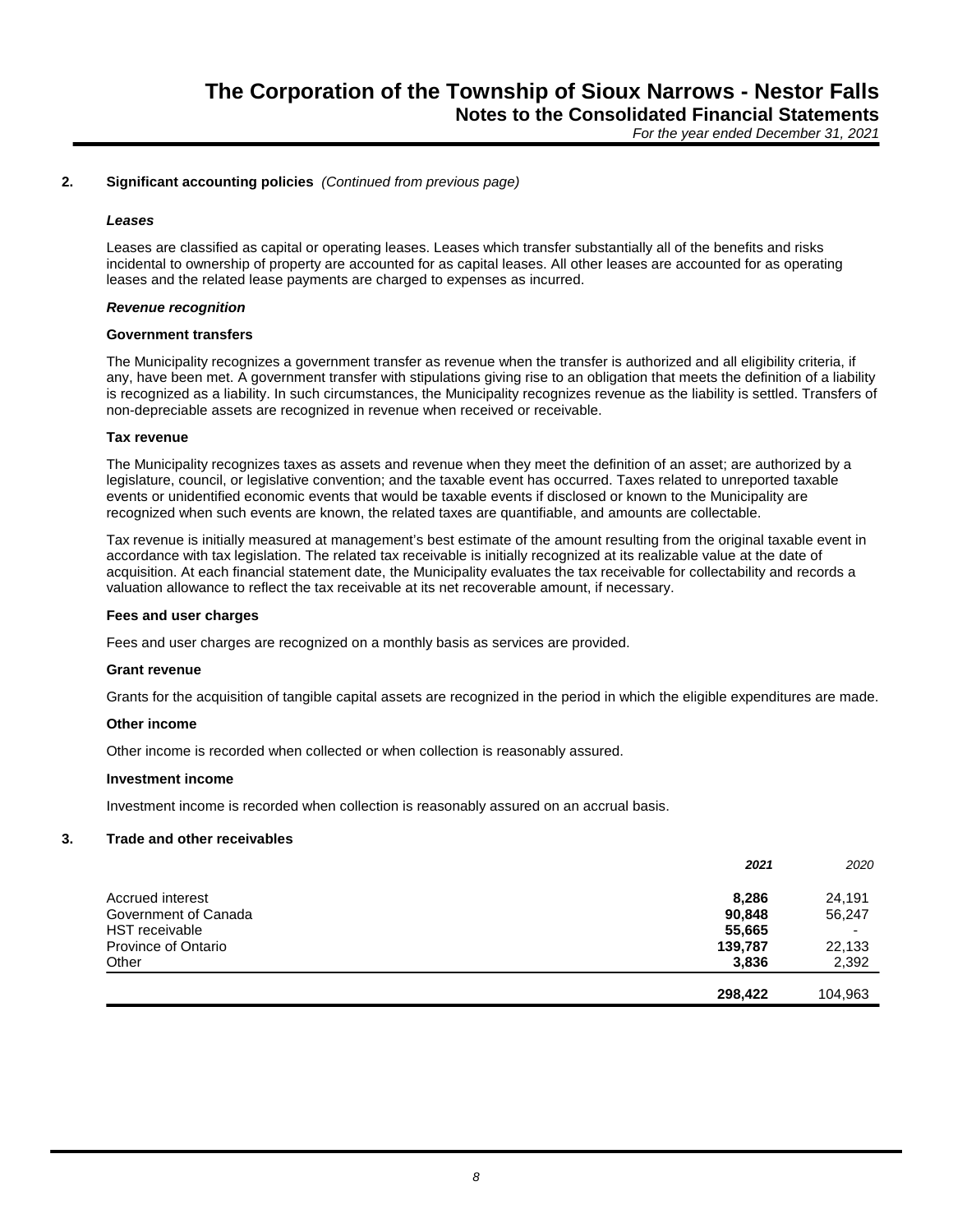**Notes to the Consolidated Financial Statements**

*For the year ended December 31, 2021*

#### **4. Investments**

|                                                                         | 2021      | 2020      |
|-------------------------------------------------------------------------|-----------|-----------|
| Term deposit, maturing February 1, 2022, interest paid annually at 2.4% | 214,553   | 209.511   |
| Term deposit, maturing October 9, 2021, interest paid annually at 2.6%  |           | 704.984   |
| Term deposit, maturing October 9, 2021, interest paid annually at 2.4%  |           | 231.076   |
| Term deposit, maturing October 9, 2021, interest paid annually at 2.4%  |           | 231.076   |
| Term deposit, maturing October 9, 2021, interest paid annually at 2.4%  |           | 231.076   |
| Term deposit, maturing October 9, 2021, interest paid annually at 2.4%  |           | 231.076   |
| Term deposit, maturing August 9, 2021, interest paid annually at 2.4%   |           | 511.935   |
| Term deposit, maturing April 5, 2022, interest paid annually at 1.5%    | 320,885   |           |
| One Investment - Canadian Equity Portfolio                              | 983.855   |           |
| One Investment - Canadian Corporate Bond Portfolio                      | 673.255   |           |
|                                                                         | 2,192,548 | 2.350.734 |

## **5. Bank indebtedness**

The Municipality has available a \$1,400,000 demand operating line of credit with no specific terms of repayment. Interest is calculated and payable monthly at prime plus 1%. The loan is secured by a general security agreement and an assignment of term deposits.

## **6. Accounts payable and accruals**

|                                                                                        | 2021                               | 2020                                 |
|----------------------------------------------------------------------------------------|------------------------------------|--------------------------------------|
| Other<br>Province of Ontario<br>HST payable<br>Receiver General for payroll deductions | 220,941<br>19,164<br>173<br>13.448 | 251,150<br>2,359<br>15,208<br>11,724 |
|                                                                                        | 253,726                            | 280,441                              |

## **7. Defined contribution plans**

The municipality makes contributions to the Ontario Municipal Employees Retirement System (OMERS), which is a multiemployer plan, on behalf of 10 members of its staff. The plan is a defined benefit plan which specifies the amount of the pension to be received by the employees based on length of service and rates of pay. Employee contributions are matched by the Organization. The amount contributed to OMERS for 2021 was \$48,623 (2020 - \$44,270). For employees who have a normal retirement age of 65, contributions are 9% of employee salaries up to \$61,600 and 14.6% thereafter.

The actuarial valuation of OMERS at December 31, 2021 indicated a deficit of \$69 million (2020 - deficit of \$7,655 million) based on the fair market value of the Plan's assets and liabilities. Because OMERS is a multi-employer pension plan, any pension surpluses or deficits are a joint responsibility of Ontario municipal organizations and their employees. As a result, the Township does not recognize any share of the OMERS pension deficit.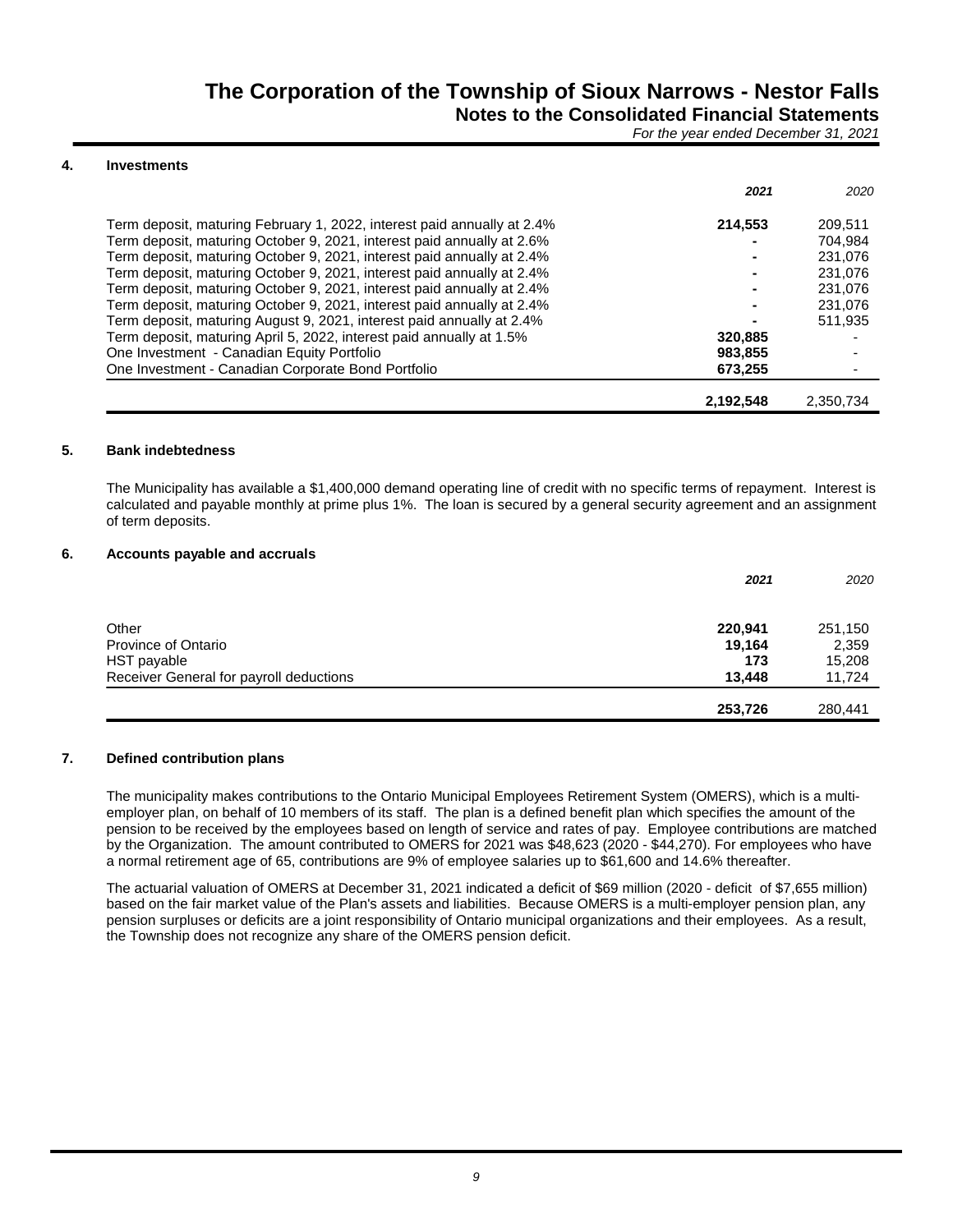## **8. Deferred revenue**

|                                              | Opening<br><b>Balance</b> | Contributions<br>received | Externally<br>restricted<br>investment<br>income | Revenue<br>recognized | Ending<br>balance |
|----------------------------------------------|---------------------------|---------------------------|--------------------------------------------------|-----------------------|-------------------|
| Gas tax funding                              | 234,143                   | 70.539                    | 3.916                                            | 35,640                | 272,958           |
| Ministry of Municipal Affairs and Housing    | 141,934                   | 82,862                    |                                                  | 38,062                | 186,734           |
| <b>Ontario Community Infrastructure Fund</b> | 50,000                    | -                         | 38                                               | 50,000                | 38                |
| Subdivider contributions                     | 46,906                    |                           | 36                                               |                       | 46,942            |
| Miscellaneous funding                        | 41,812                    | 18,796                    |                                                  | 29,842                | 30,766            |
|                                              | 514,795                   | 172,197                   | 3.990                                            | 153.544               | 537.438           |

Gas tax funding is provided by the Government of Canada. The use of funding is established by a funding agreement between the Organization and the Association of Municipalities of Ontario. Gas tax funding may be used towards designated public transit, water, wastewater, solid waste, community energy systems, roads and capacity building projects as specified in the funding agreements.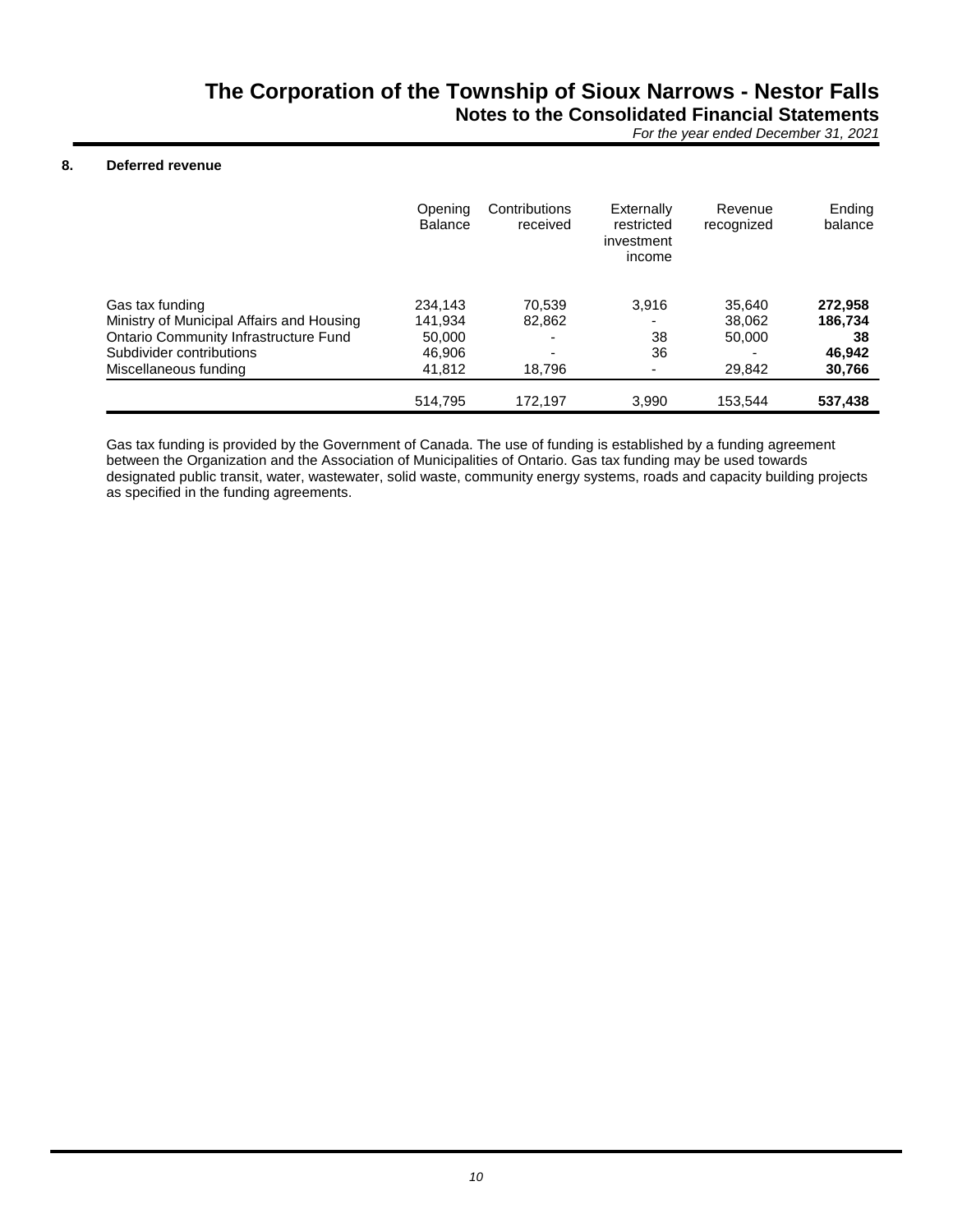**Notes to the Consolidated Financial Statements**

*For the year ended December 31, 2021*

#### **9. Asset retirement obligations**

The Municipality opened a landfill site located 10 km northeast of Sioux Narrows, Ontario, west of Highway 71 in the District of Kenora on December 30, 1991 and is legally required to perform closure and post-closure activities upon retirement of this site, which is estimated to be in 7 years. The Municipality recognized a liability for the asset retirement obligation and a corresponding amount has been capitalized as an asset retirement cost and added to the carrying value of Sioux Narrows Waste Disposal Site. The asset retirement cost is amortized on a straight-line balance basis over the useful life of the Sioux Narrows Waste Disposal Site.

The Municipality estimated the amount of the liability using the discounted cash flow method. The significant assumptions used to determine the best estimate of the liability include:

- At the end of 2019, there was an estimated 20,366 cubic metres (m3) or 22%, capacity remaining based on the 2018 topographical survey data and the traffic volumes from 2018 and 2019. This is the equivalent to a site life of approximately 8 years at the maximum fill rate of 2,500 m3/year;
- The minimum contaminating lifespan of 25 years after closure has been assumed;
- The inflation and discount rate used is 2.53% based on the averaged past 10 years of NRBCPI data for Toronto and Ottawa-Gatineau (Ontario Part);
- The liability was calculated by summing all of the present values of future capital and operating costs from closure year to the end of the contaminating lifespan.

| Balance, end of year                    | 1,117,885          | 983,399            |
|-----------------------------------------|--------------------|--------------------|
| Balance, beginning of year<br>Accretion | 983,399<br>134,486 | 848,913<br>134.486 |
|                                         | 2021               | 2020               |

The Municipality opened a landfill site located 13 km south of Nestor Falls in the unorganized Township of Claxton, District of Rainy River, Ontario on December 31, 1975 and is legally required to perform closure and post-closure activities upon retirement of this site, which is estimated to be in 21 years. The Municipality recognized a liability for the asset retirement obligation and a corresponding amount has been capitalized as an asset retirement cost and added to the carrying value of Nestor Falls Waste Disposal Site. The asset retirement cost is amortized on a straight-line balance basis over the useful life of the Nestor Falls Waste Disposal Site.

The Municipality estimated the amount of the liability using the discounted cash flow method. The significant assumptions used to determine the best estimate of the liability include:

- At the end of 2019, there was an estimated 22,229 cubic metres (m3) or 31%, capacity remaining based on the 2018 topographical survey data and the traffic volumes from 2019. This is the equivalent to a site life of approximately 22 years at the maximum fill rate of 1,000 m3/year;
- The minimum contaminating lifespan of 25 years after closure has been assumed;
- The inflation and discount rate used is 2.53% based on the averaged past 10 years of NRBCPI data for Toronto and Ottawa-Gatineau (Ontario Part);
- The liability was calculated by summing all of the present values of future capital and operating costs from closure year to the end of the contaminating lifespan.

| Balance, end of year                    | 885,963           | 830,002           |
|-----------------------------------------|-------------------|-------------------|
| Balance, beginning of year<br>Accretion | 830,002<br>55,961 | 774,041<br>55,961 |
|                                         | 2021              | 2020              |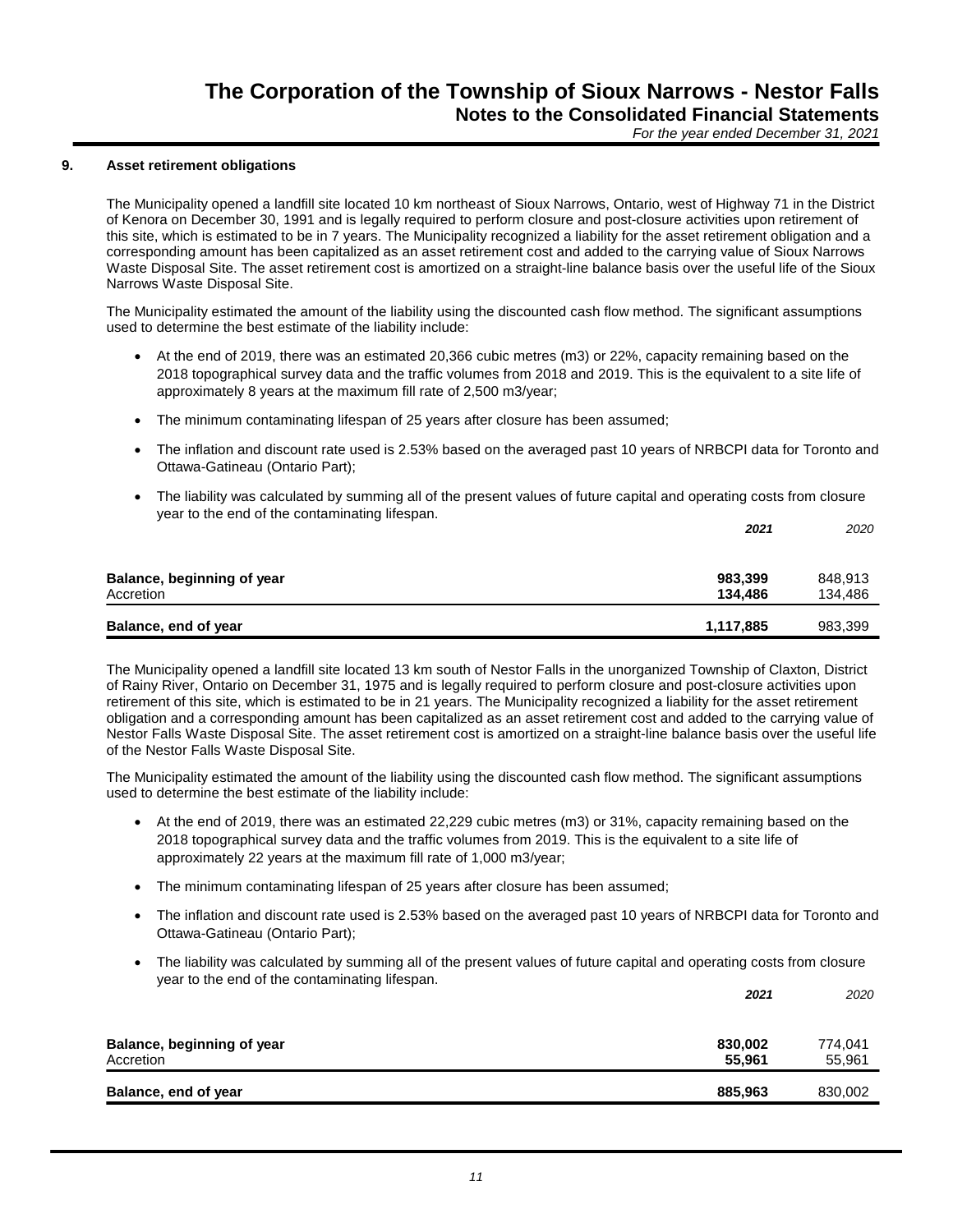**Notes to the Consolidated Financial Statements**

*For the year ended December 31, 2021*

## **9. Asset retirement obligations** *(Continued from previous page)*

The Municipality opened a septic system consisting of lagoons and ponds located 8 km southeast of Sioux Narrows, Ontario and east of Highway 71 in the District Of Kenora on March 4, 2008 and is legally required to perform closure and postclosure activities upon retirement of this site. The Municipality recognized a liability for the asset retirement obligation and a corresponding amount has been capitalized as an asset retirement cost and added to the carrying value of Sioux Narrows-Nestor Falls Septage Lagoons. The asset retirement cost is amortized on a straight-line balance basis over the useful life of the Sioux Narrows-Nestor Falls Septage Lagoons.

The Municipality estimated the amount of the liability using the discounted cash flow method. The significant assumptions used to determine the best estimate of the liability include:

- An assumed operating period (lifespan) of 25 years as there is no set lifespan for the system if it is maintained properly;
- The minimum contaminating lifespan of 25 years after closure has been assumed;
- The inflation and discount rate used is 2.53% based on the averaged past 10 years of NRBCPI data for Toronto and Ottawa-Gatineau (Ontario Part);
- The liability was calculated by summing all of the present values of future capital and operating costs from closure year to the end of the contaminating lifespan.

|                                         | 2021              | 2020              |
|-----------------------------------------|-------------------|-------------------|
| Balance, beginning of year<br>Accretion | 394,126<br>24.484 | 369,642<br>24,484 |
| Balance, end of year                    | 418,610           | 394,126           |

## **Asset retirement obligations summary table**

|                            | <b>Sioux Narrows</b><br>Waste<br><b>Disposal Site</b> | <b>Nestor Falls</b><br>Waste<br><b>Disposal Site</b> | <b>Sioux</b><br><b>Narrows-</b><br><b>Nestor Falls</b><br>Septage<br>Lagoons | 2021      | 2020      |
|----------------------------|-------------------------------------------------------|------------------------------------------------------|------------------------------------------------------------------------------|-----------|-----------|
| Balance, beginning of year | 983,399                                               | 830,002                                              | 394.126                                                                      | 2,207,527 | 1,992,596 |
| Accretion                  | 134.486                                               | 55.961                                               | 24.484                                                                       | 214.931   | 214,931   |
| Balance end of year        | 1,117,885                                             | 885,963                                              | 418.610                                                                      | 2,422,458 | 2,207,527 |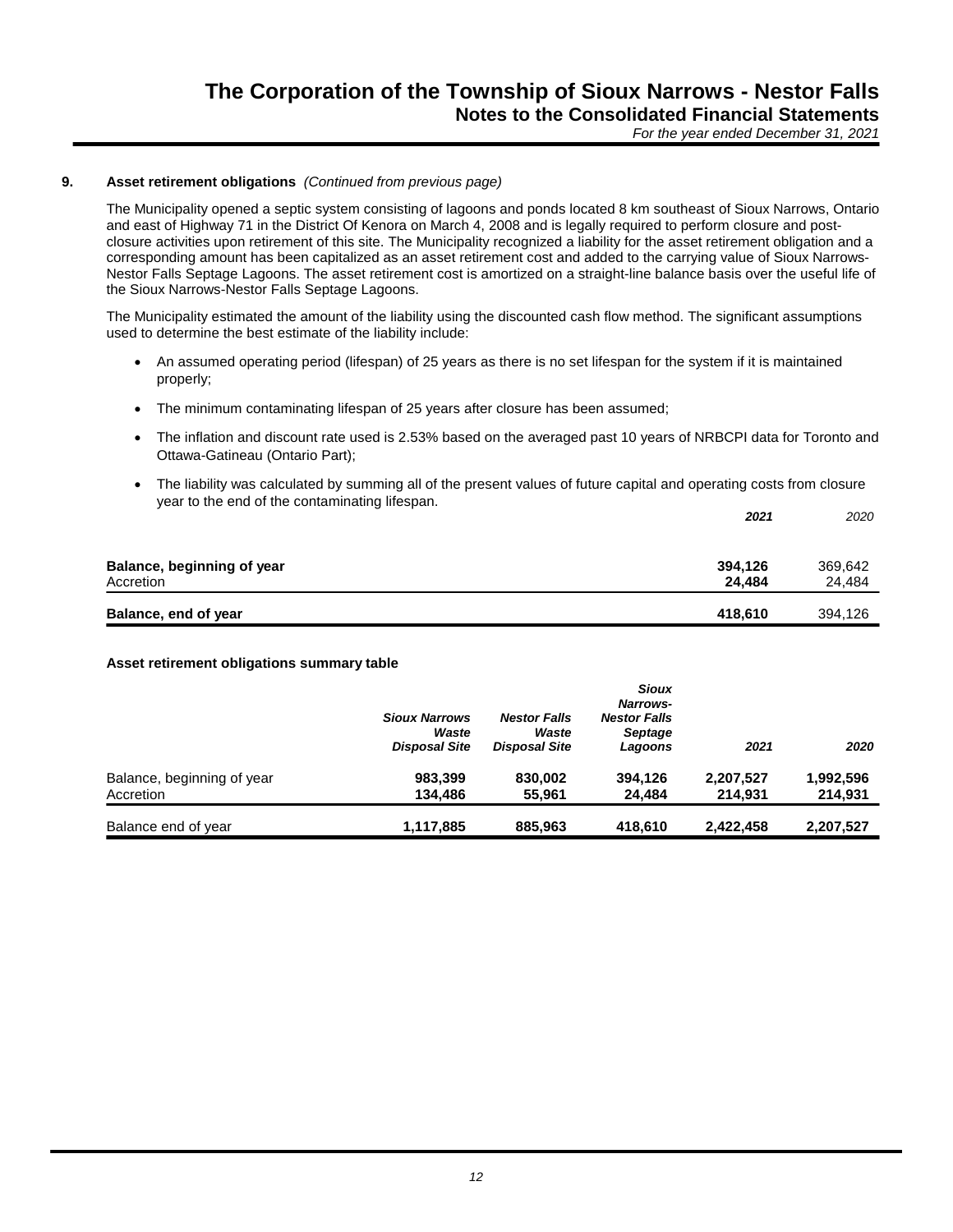**Notes to the Consolidated Financial Statements**

*For the year ended December 31, 2021*

## **10. Contingencies**

The Corporation of the Township of Sioux Narrows-Nestor Falls' pro-rata share of the cumulative operating surplus/(deficit) of the District of Kenora Home for the Aged is not available for 2021 (2020 - NIL). The Home's management expects to recover any deficit from projected future operating surpluses. A billing to municipalities for their respective share of any deficit is not anticipated.

As of December 31, 2021, there are outstanding legal claims against the Corporation of the Township of Sioux Narrows-Nestor Falls in the amount of \$470,000 (2020 - \$470,000). The outcome of these matters is not determinable at year end and no amount has been accrued as at December 31, 2021.

#### **11. Accumulated surplus**

| Accumulated surplus consists of individual fund surpluses and reserves as follows: | 2021       | 2020      |
|------------------------------------------------------------------------------------|------------|-----------|
| <b>Surplus (deficit)</b><br>Invested in tangible capital assets                    | 8,450,169  | 8,381,684 |
| General funds                                                                      | (938, 647) | (638,237) |
| Total surplus                                                                      | 7,511,522  | 7,743,447 |
| <b>Reserves</b>                                                                    |            |           |
| Administration                                                                     | 34,471     | 34,471    |
| Transportation                                                                     | 5,000      | 5,000     |
| Recreational programs and facilities                                               | 4,000      | 4,000     |
| Transportation/environmental                                                       | 1,000      | 1,000     |
| Drying bed                                                                         | 500        | 500       |
| Cemetery                                                                           | 580        | 580       |
| Total reserves                                                                     | 45,551     | 45,551    |
| <b>Reserve funds</b>                                                               |            |           |
| General government                                                                 | 202,831    | 199,495   |
| Fire protection                                                                    | 435.517    | 428,354   |
| Transportation                                                                     | 150,808    | 128,656   |
| Planning and development                                                           | 235,367    | 231,495   |
| Recreation program and facilities                                                  | 310,024    | 261,552   |
| Environmental services                                                             | 33,485     | 32,934    |
| Post closure                                                                       | 929,621    | 887,248   |
| Total reserve funds                                                                | 2,297,653  | 2,169,734 |
| Accumulated surplus                                                                | 9,854,726  | 9,958,732 |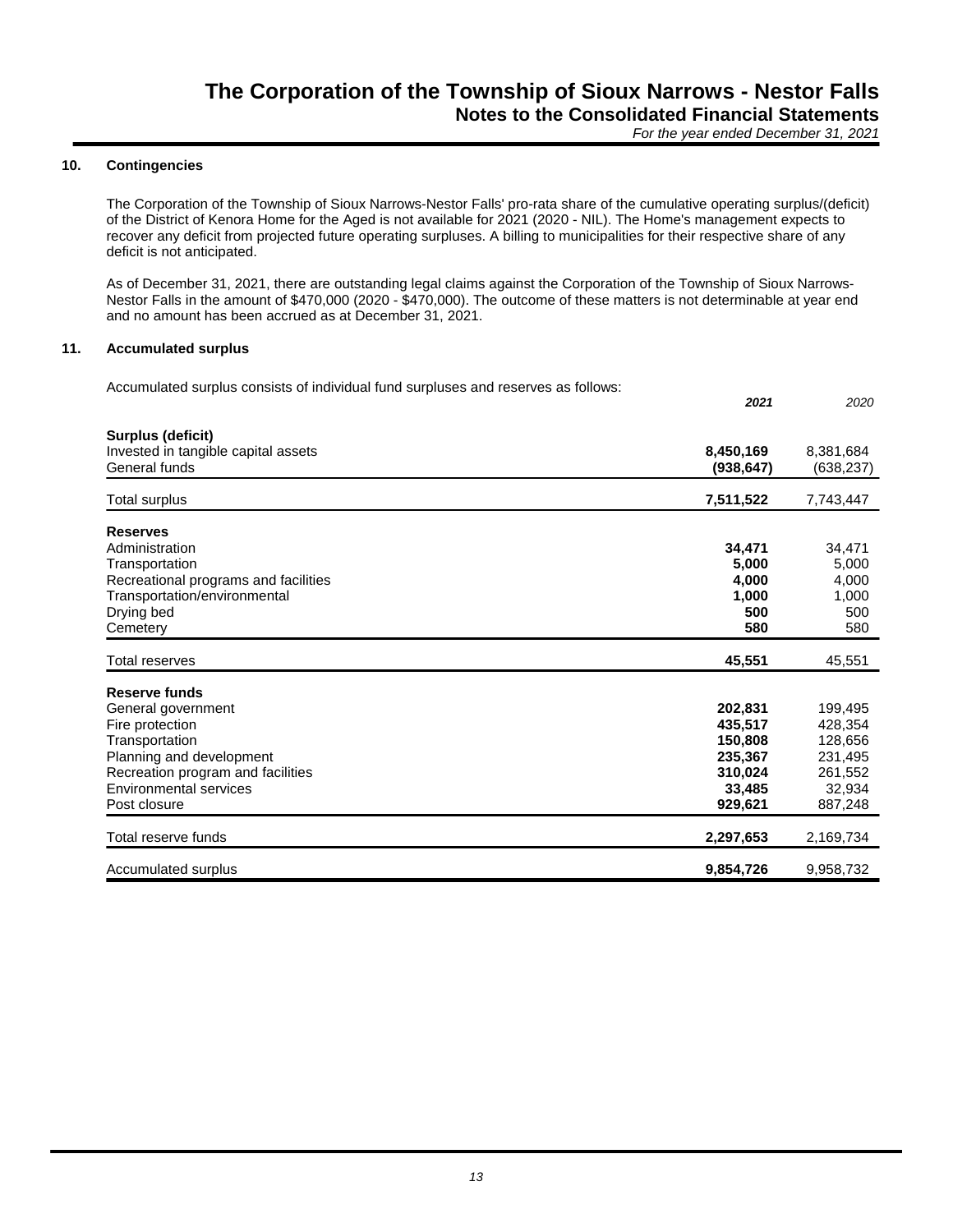## **12. Capital lease obligation**

**13.** 

|                                                                                                               |                                                                                                                                                           |                  | 2021              | 2020                                                                                                     |
|---------------------------------------------------------------------------------------------------------------|-----------------------------------------------------------------------------------------------------------------------------------------------------------|------------------|-------------------|----------------------------------------------------------------------------------------------------------|
|                                                                                                               | Capital lease repayable \$1,656 monthly, interest free, maturing June 2024, secured by a<br>compact Kubota track loader with a net book value of \$70,901 |                  |                   |                                                                                                          |
|                                                                                                               |                                                                                                                                                           |                  | 49,675            | 69,545                                                                                                   |
|                                                                                                               | Minimum lease payments related to the obligation under capital lease are as follows:                                                                      |                  |                   |                                                                                                          |
|                                                                                                               | 2022                                                                                                                                                      |                  |                   |                                                                                                          |
|                                                                                                               | 2023                                                                                                                                                      | 19,870<br>19,870 |                   |                                                                                                          |
|                                                                                                               | 2024                                                                                                                                                      | 9,935            |                   |                                                                                                          |
|                                                                                                               |                                                                                                                                                           | 49,675           |                   |                                                                                                          |
|                                                                                                               |                                                                                                                                                           |                  |                   |                                                                                                          |
| <b>Government transfers</b>                                                                                   |                                                                                                                                                           |                  |                   |                                                                                                          |
|                                                                                                               | During the year, the Organization recognized the following government transfers:                                                                          |                  |                   |                                                                                                          |
|                                                                                                               |                                                                                                                                                           |                  | 2021              |                                                                                                          |
|                                                                                                               |                                                                                                                                                           |                  |                   |                                                                                                          |
|                                                                                                               |                                                                                                                                                           |                  |                   |                                                                                                          |
|                                                                                                               |                                                                                                                                                           |                  | 35,640<br>102,634 |                                                                                                          |
| <b>Operating transfers - Federal</b><br>Gas tax<br>FedNor<br>Other                                            |                                                                                                                                                           |                  | 35,186            |                                                                                                          |
|                                                                                                               |                                                                                                                                                           |                  | 173,460           |                                                                                                          |
| <b>Operating transfers - Provincial</b>                                                                       |                                                                                                                                                           |                  |                   |                                                                                                          |
|                                                                                                               |                                                                                                                                                           |                  | 605,800           |                                                                                                          |
|                                                                                                               |                                                                                                                                                           |                  | 78,226            |                                                                                                          |
| Ontario Municipal Partnership Fund<br>Ministry of Municipal Affairs and Housing<br>Ministry of Infrastructure |                                                                                                                                                           |                  | 100,000           |                                                                                                          |
| Other                                                                                                         |                                                                                                                                                           |                  | 39,626            |                                                                                                          |
| <b>NOHFC</b>                                                                                                  |                                                                                                                                                           |                  | 60,620            |                                                                                                          |
| Ministry of Health and Long Term Care                                                                         |                                                                                                                                                           |                  | 59,275            |                                                                                                          |
| Ministry of the Solicitor General                                                                             |                                                                                                                                                           |                  | 59,024            |                                                                                                          |
|                                                                                                               |                                                                                                                                                           |                  | 27,991            |                                                                                                          |
| <b>ICIP</b>                                                                                                   |                                                                                                                                                           |                  | 1,030,562         | 2020<br>83,917<br>3,920<br>87,837<br>601,000<br>17,966<br>36,297<br>2,919<br>59,026<br>52,500<br>769,708 |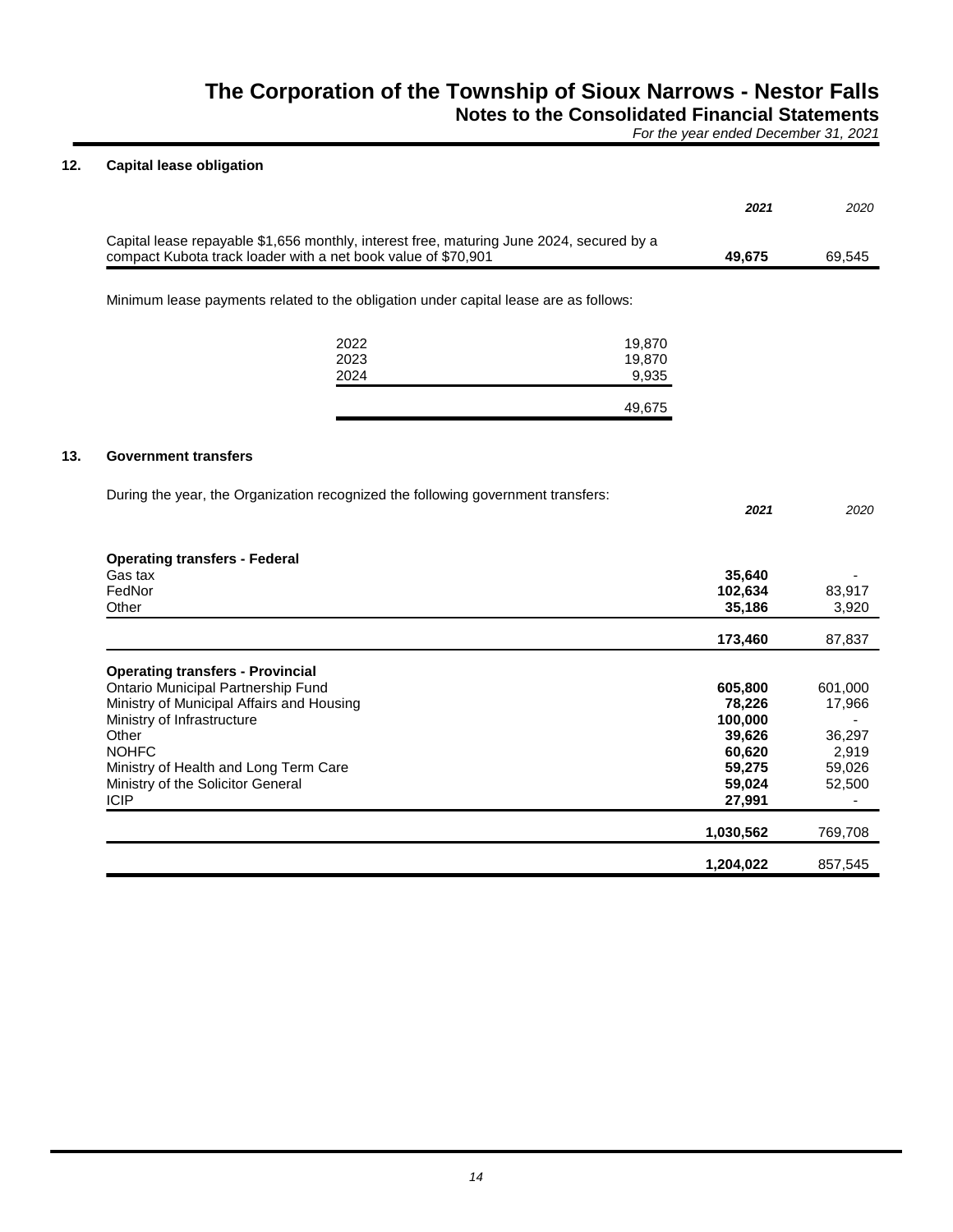#### **14. Other income**

|                                    | 2021<br><b>Budget</b> | 2021    | 2020    |
|------------------------------------|-----------------------|---------|---------|
| Penalties and interest on taxation | 45,000                | 39.219  | 49.514  |
| Investment income                  | 10,000                | 35,083  | 67,629  |
| Rents, concessions and franchises  | 56,962                | 57,483  | 56,553  |
| Sales                              | 14,500                | 58.654  | 15,776  |
| Donations                          | 19.249                | 6.631   | 5.514   |
| Other                              | 46.500                | 91.977  | 50,034  |
| Licences and permits               | 16,000                | 20,149  | 17,343  |
|                                    | 208.211               | 309.196 | 262.363 |

#### **15. Operations of School Boards**

| During the year, the following taxation revenue was raised and remitted to the school boards: | 2021    | 2020    |
|-----------------------------------------------------------------------------------------------|---------|---------|
|                                                                                               | 710,713 | 730,438 |

## **16. Trust funds**

The trust funds administrated by the municipality have not been included in the consolidated statement of financial position nor have the operations been included in the consolidated statement of operations and accumulated surplus. At December 31, 2021, the trust fund balances are as follows:

|                                     | 202′   | 2020   |
|-------------------------------------|--------|--------|
| Cemetery Care and Maintenance Funds | 26.913 | 25.681 |

## **17. Budget information**

The disclosed budget information has been approved by the Mayor and Council of the The Corporation of the Township of Sioux Narrows - Nestor Falls at the meeting held on April 6, 2021.

The budget adopted by Council was not prepared on a basis consistent with that used to report actual results (Public Sector Accounting Standards). The budget expensed all tangible capital expenses. As a result, the budget figures presented in the consolidated statement of operations and the consolidated statement of change in net financial assets represent the budget adopted by Council on April 6, 2021 with adjustments as follows:

|       |                                                             | 2021                    | 2020                   |
|-------|-------------------------------------------------------------|-------------------------|------------------------|
| Add:  | Financial plan (budget) by-law surplus for the year         |                         |                        |
| Less: | Capital expenditures                                        | 2,031,299               | 440,666                |
|       | Budgeted transfers from accumulated surplus<br>Amortization | (706, 594)<br>(644,000) | (71, 317)<br>(637,000) |
|       | Budget surplus per statement of operations                  | 680,705                 | (267,651)              |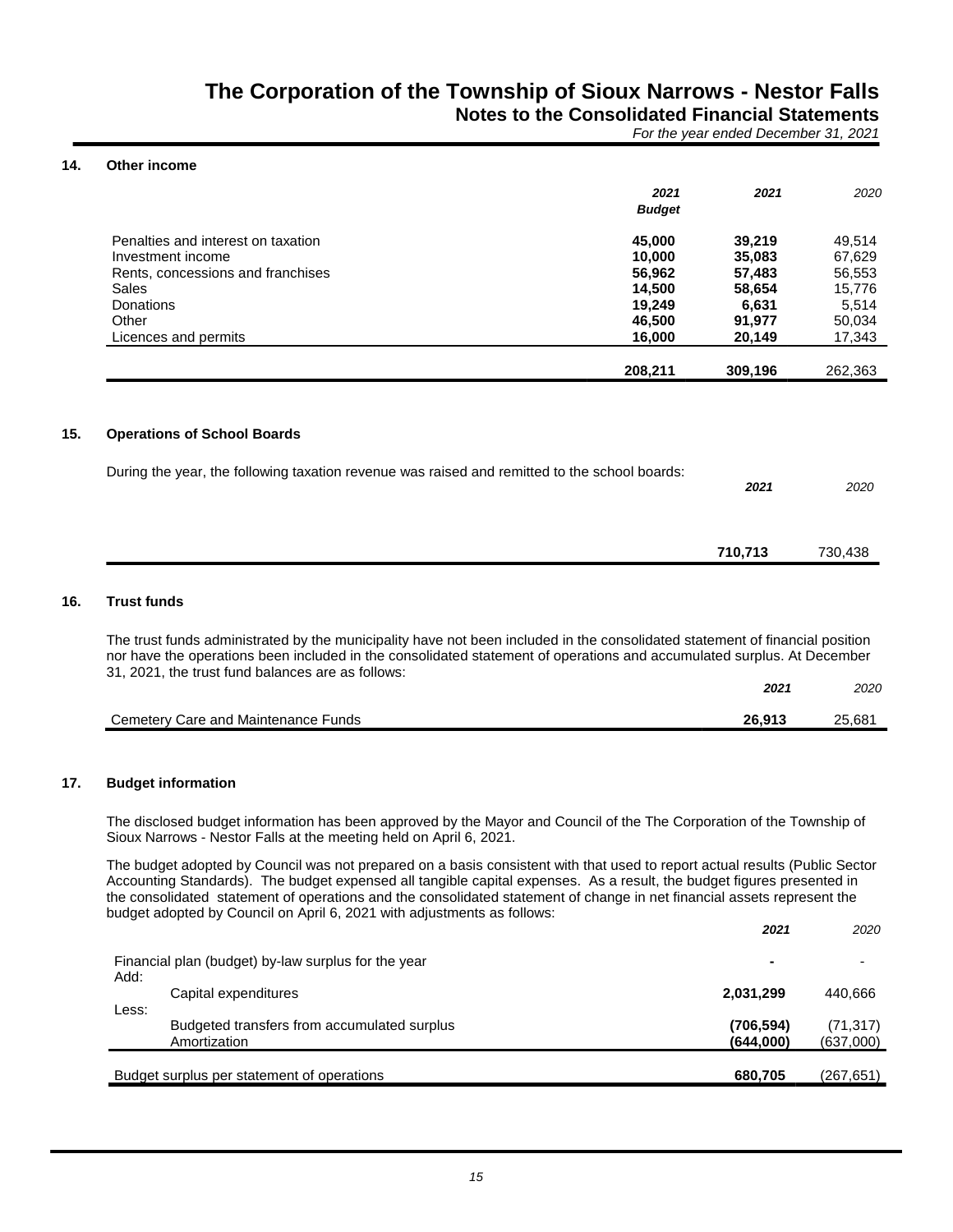**Notes to the Consolidated Financial Statements**

## *For the year ended December 31, 2021*

### **18. Segments**

During 2021, the Organization had 8 reportable segments: General Government, Protection Services, Transportation Services, Environmental Services, Health Services, Social and Family Services, Recreation and Cultural Services, and Planning and Development. These segments are differentiated by major activities and/or service lines as follows:

- General government which is primarily engaged with the Office of the Mayor and Council and corporate administration including facilities activities
- Protection services which is primarily engaged with police, fire and bylaw enforcement activities
- Transportation services which is primarily engaged with roads, summer and winter maintenance activities
- Environmental services which is primarily engaged with waste management, diversion and disposal activities
- Health services which is primarily engaged with public health, cemeteries and ambulance activities
- Social and family services which is primarily engaged with general assistance, homes for the aged, services to aged persons and child care services
- Recreation and cultural services which is primarily engaged with parks, recreation facilities, recreation programs, golf course, libraries and tourism activities
- Planning and development which is primarily engaged with planning, commercial and industrial development, residential development, zoning, community development and marketing activities

The accounting policies of the segments are the same as those described in Note 2.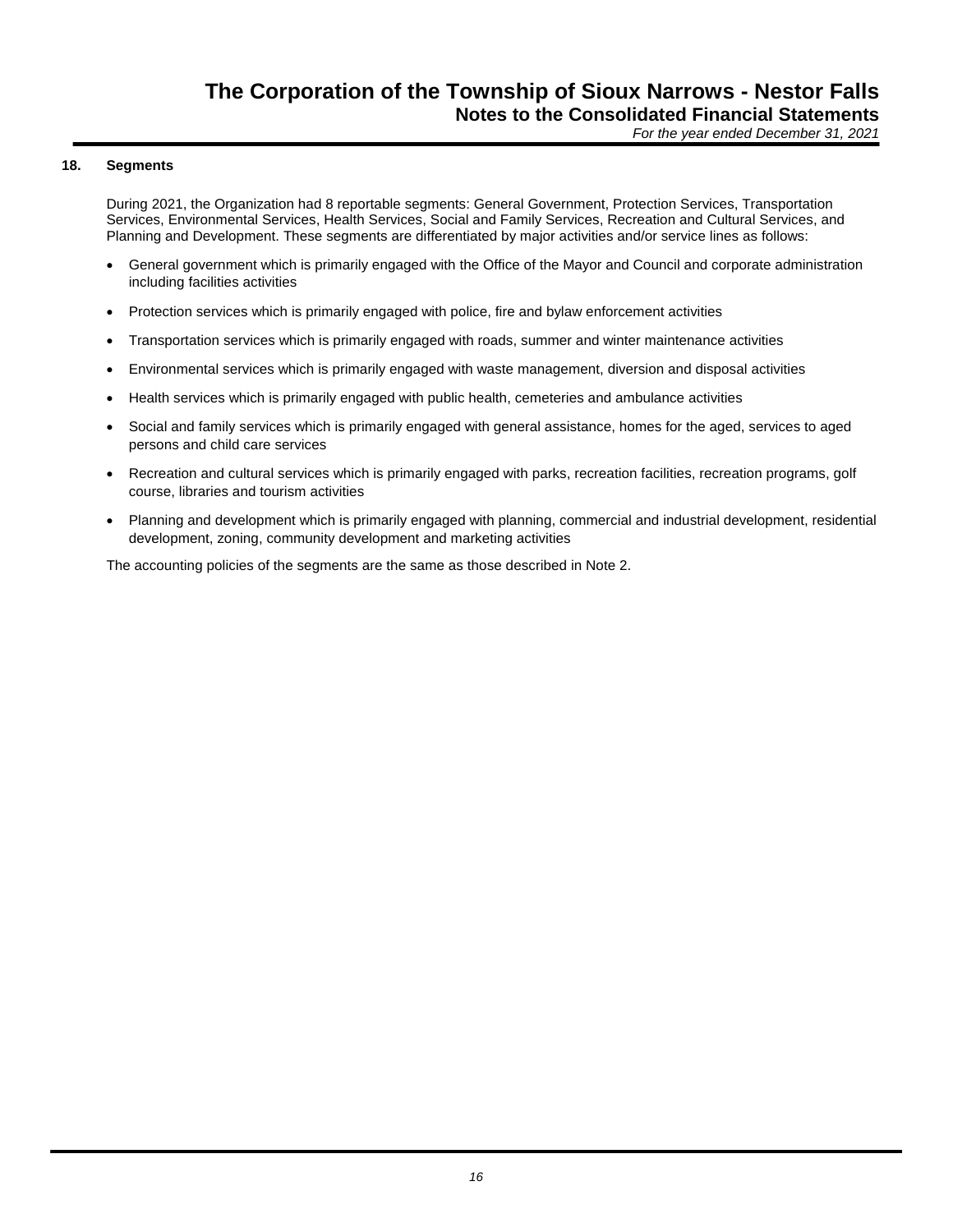**Schedule 1 - Consolidated Schedule of Tangible Capital Assets**

|                                                | Land      | Land<br>improvements | <b>Buildings</b> | Computer<br>hardware | <b>Docks</b> | <b>Furnishings</b><br>and<br>equipment | <b>Subtotal</b> |
|------------------------------------------------|-----------|----------------------|------------------|----------------------|--------------|----------------------------------------|-----------------|
| Cost                                           |           |                      |                  |                      |              |                                        |                 |
| Balance, beginning of year                     | 1,715,793 | 2,131,961            | 5,921,479        | 19,385               | 366,158      | 250,452                                | 10,405,228      |
| Acquisition of tangible capital assets         |           |                      |                  |                      |              |                                        |                 |
| Work-in-progress                               |           |                      |                  |                      |              |                                        |                 |
| Disposal of tangible capital assets            |           |                      |                  |                      |              |                                        |                 |
| Contributed tangible capital assets            |           |                      |                  |                      |              |                                        |                 |
| Balance, end of year                           | 1,715,793 | 2,131,961            | 5,921,479        | 19,385               | 366,158      | 250,452                                | 10,405,228      |
| <b>Accumulated amortization</b>                |           |                      |                  |                      |              |                                        |                 |
| Balance, beginning of year                     |           | 868,004              | 2,718,853        | 19,385               | 111,653      | 214,592                                | 3,932,487       |
| Annual amortization                            |           | 62,308               | 143,333          |                      | 14,468       | 15,888                                 | 235,997         |
| Accumulated amortization on disposals          |           |                      |                  |                      |              |                                        |                 |
| Balance, end of year                           |           | 930,312              | 2,862,186        | 19,385               | 126,121      | 230,480                                | 4,168,484       |
| Net book value of tangible capital assets      | 1,715,793 | 1,201,649            | 3,059,293        |                      | 240,037      | 19,972                                 | 6,236,744       |
| 2020 Net book value of tangible capital assets | 1,715,793 | 1,263,957            | 3,202,626        |                      | 254,505      | 35,860                                 | 6,472,741       |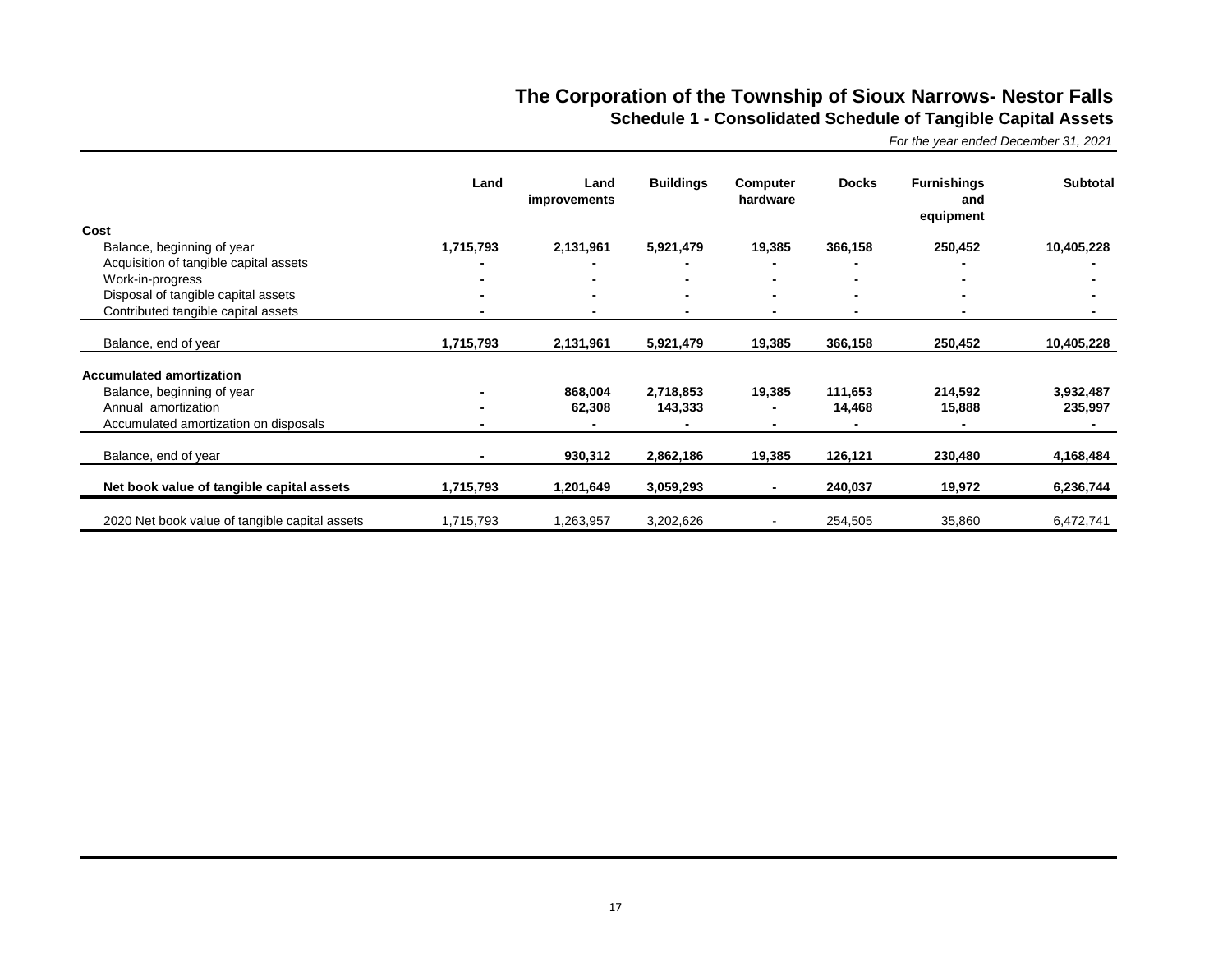**Schedule 1 - Consolidated Schedule of Tangible Capital Assets**

*For the year ended December 31, 2021*

|                                                | <b>Subtotal</b> | Library<br>collection | Licensed and<br>unlicensed<br>vehicles | <b>Machinery and</b><br>equipment | Roads   | Sewage<br>lagoon | <b>Subtotal</b> |
|------------------------------------------------|-----------------|-----------------------|----------------------------------------|-----------------------------------|---------|------------------|-----------------|
| Cost                                           |                 |                       |                                        |                                   |         |                  |                 |
| Balance, beginning of year                     | 10,405,228      | 110,740               | 1,502,424                              | 1,197,042                         | 904,051 | 168,900          | 14,288,385      |
| Acquisition of tangible capital assets         |                 | 13,548                | 33,275                                 | 10,342                            |         |                  | 57,165          |
| Work-in-progress                               |                 |                       |                                        |                                   |         |                  |                 |
| Disposal of tangible capital assets            |                 | (6,895)               | (4,200)                                |                                   |         |                  | (11,095)        |
| Contributed tangible capital assets            |                 |                       |                                        |                                   |         |                  |                 |
| Balance, end of year                           | 10,405,228      | 117,393               | 1,531,499                              | 1,207,384                         | 904,051 | 168,900          | 14,334,455      |
| <b>Accumulated amortization</b>                |                 |                       |                                        |                                   |         |                  |                 |
| Balance, beginning of year                     | 3,932,487       | 36,875                | 1,001,273                              | 708,177                           | 645,865 | 52,980           | 6,377,657       |
| Annual amortization                            | 235,997         | 10,384                | 88,610                                 | 50,324                            | 9,487   | 3,360            | 398,162         |
| Accumulated amortization on disposals          |                 | (4,827)               | (4,200)                                |                                   |         |                  | (9,027)         |
| Balance, end of year                           | 4,168,484       | 42,432                | 1,085,683                              | 758,501                           | 655,352 | 56,340           | 6,766,792       |
| Net book value of tangible capital assets      | 6,236,744       | 74,961                | 445,816                                | 448,883                           | 248,699 | 112,560          | 7,567,663       |
| 2020 Net book value of tangible capital assets | 6,472,741       | 73,865                | 501,151                                | 488,865                           | 258,186 | 115,920          | 7,910,728       |

During the year, the Municipality acquired \$- (2020 - \$79,480) of machinery and equipment by means of capital leases totalling \$- (2020 - \$79,480).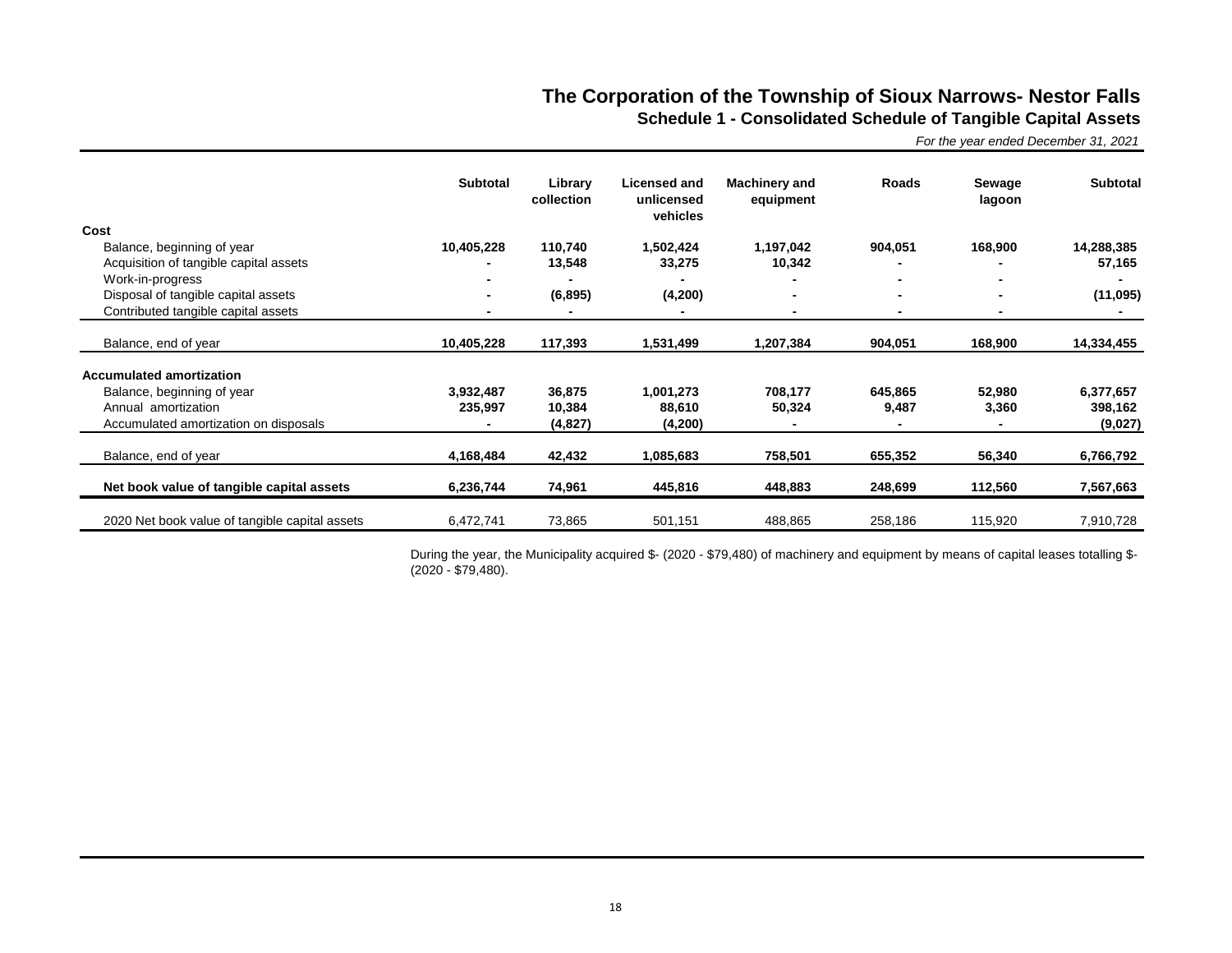**Schedule 1 - Consolidated Schedule of Tangible Capital Assets**

|                                                | <b>Subtotal</b> | Signage | Solar arrays | <b>Street</b><br>lighting | Landfills      | <b>Subtotal</b> |
|------------------------------------------------|-----------------|---------|--------------|---------------------------|----------------|-----------------|
| Cost                                           |                 |         |              |                           |                |                 |
| Balance, beginning of year                     | 14,288,385      | 260,139 | 292,180      | 26,200                    | 2,207,527      | 17,074,431      |
| Acquisition of tangible capital assets         | 57,165          |         |              |                           | 214,931        | 272,096         |
| Work-in-progress                               |                 |         |              | ۰                         |                |                 |
| Disposal of tangible capital assets            | (11,095)        |         | ٠            | ۰                         | $\blacksquare$ | (11,095)        |
| Contributed tangible capital assets            |                 |         |              |                           |                |                 |
| Balance, end of year                           | 14,334,455      | 260,139 | 292,180      | 26,200                    | 2,422,458      | 17,335,432      |
| <b>Accumulated amortization</b>                |                 |         |              |                           |                |                 |
| Balance, beginning of year                     | 6,377,657       | 105,129 | 73,046       | 19,649                    | 2,207,527      | 8,783,008       |
| Annual amortization                            | 398,162         | 21,748  | 7,305        | 873                       | 214,931        | 643,019         |
| Accumulated amortization on disposals          | (9,027)         |         | ۰            |                           |                | (9,027)         |
| Balance, end of year                           | 6,766,792       | 126,877 | 80,351       | 20,522                    | 2,422,458      | 9,417,000       |
| Net book value of tangible capital assets      | 7,567,663       | 133,262 | 211,829      | 5,678                     |                | 7,918,432       |
| 2020 Net book value of tangible capital assets | 7,910,728       | 155,010 | 219,134      | 6,551                     |                | 8,291,423       |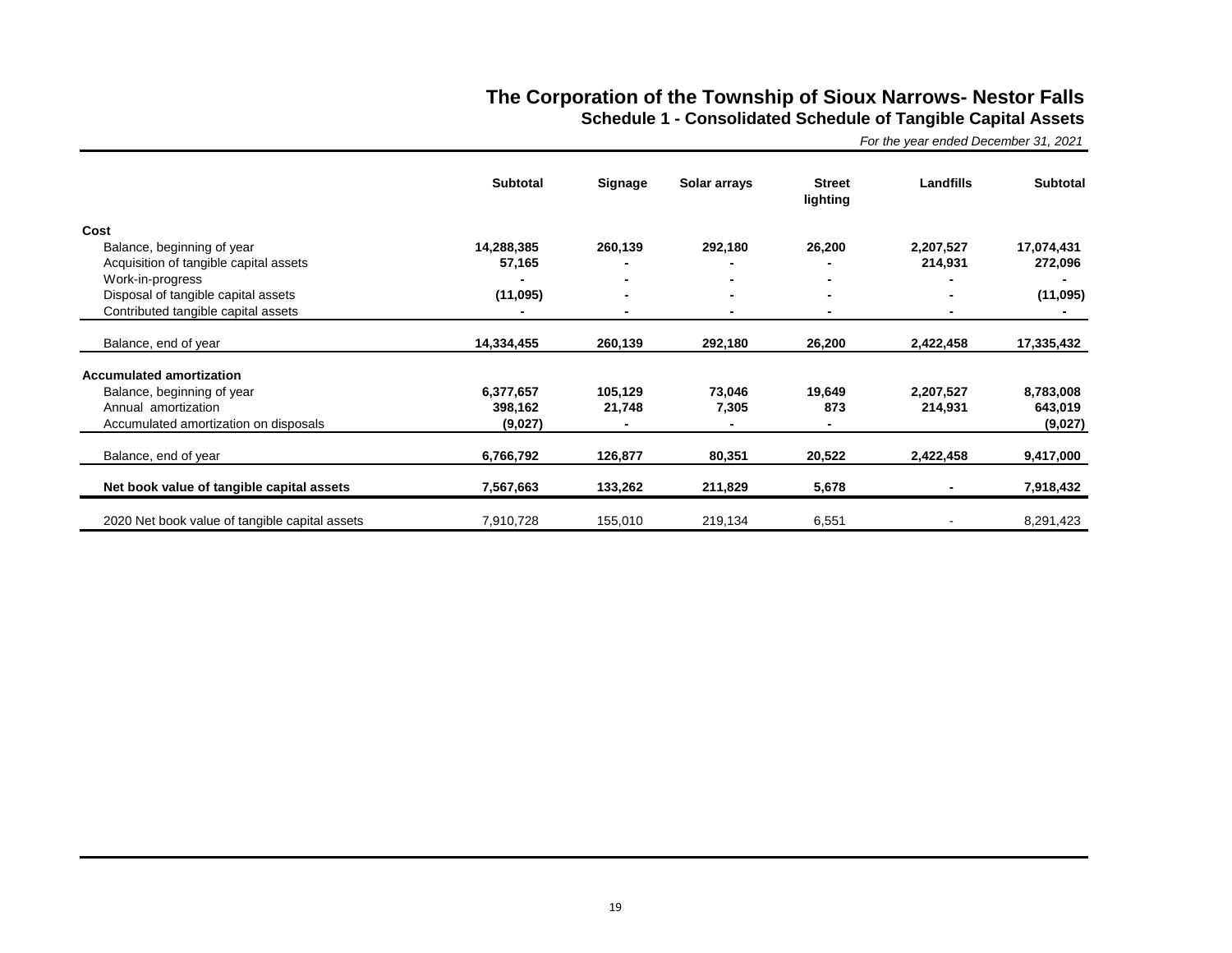## **Schedule 1 - Consolidated Schedule of Tangible Capital Assets**

|                                                | <b>Subtotal</b> | Work in<br>progress | 2021       | 2020       |
|------------------------------------------------|-----------------|---------------------|------------|------------|
| Cost                                           |                 |                     |            |            |
| Balance, beginning of year                     | 17,074,431      | 90,261              | 17,164,692 | 16,606,395 |
| Acquisition of tangible capital assets         | 272,096         |                     | 272,096    | 581,731    |
| Work-in-progress                               |                 | 441,476             | 441,476    | 28,573     |
| Disposal of tangible capital assets            | (11,095)        |                     | (11,095)   | (52,007)   |
| Contributed tangible capital assets            |                 |                     |            |            |
| Balance, end of year                           | 17,335,432      | 531,737             | 17,867,169 | 17,164,692 |
| <b>Accumulated amortization</b>                |                 |                     |            |            |
| Balance, beginning of year                     | 8,783,008       |                     | 8,783,008  | 8,190,803  |
| Annual amortization                            | 643,019         |                     | 643,019    | 637,129    |
| Accumulated amortization on disposals          | (9,027)         |                     | (9,027)    | (44, 924)  |
| Balance, end of year                           | 9,417,000       |                     | 9,417,000  | 8,783,008  |
| Net book value of tangible capital assets      | 7,918,432       | 531,737             | 8,450,169  | 8,381,684  |
| 2020 Net book value of tangible capital assets | 8,291,423       | 90,261              | 8,381,684  |            |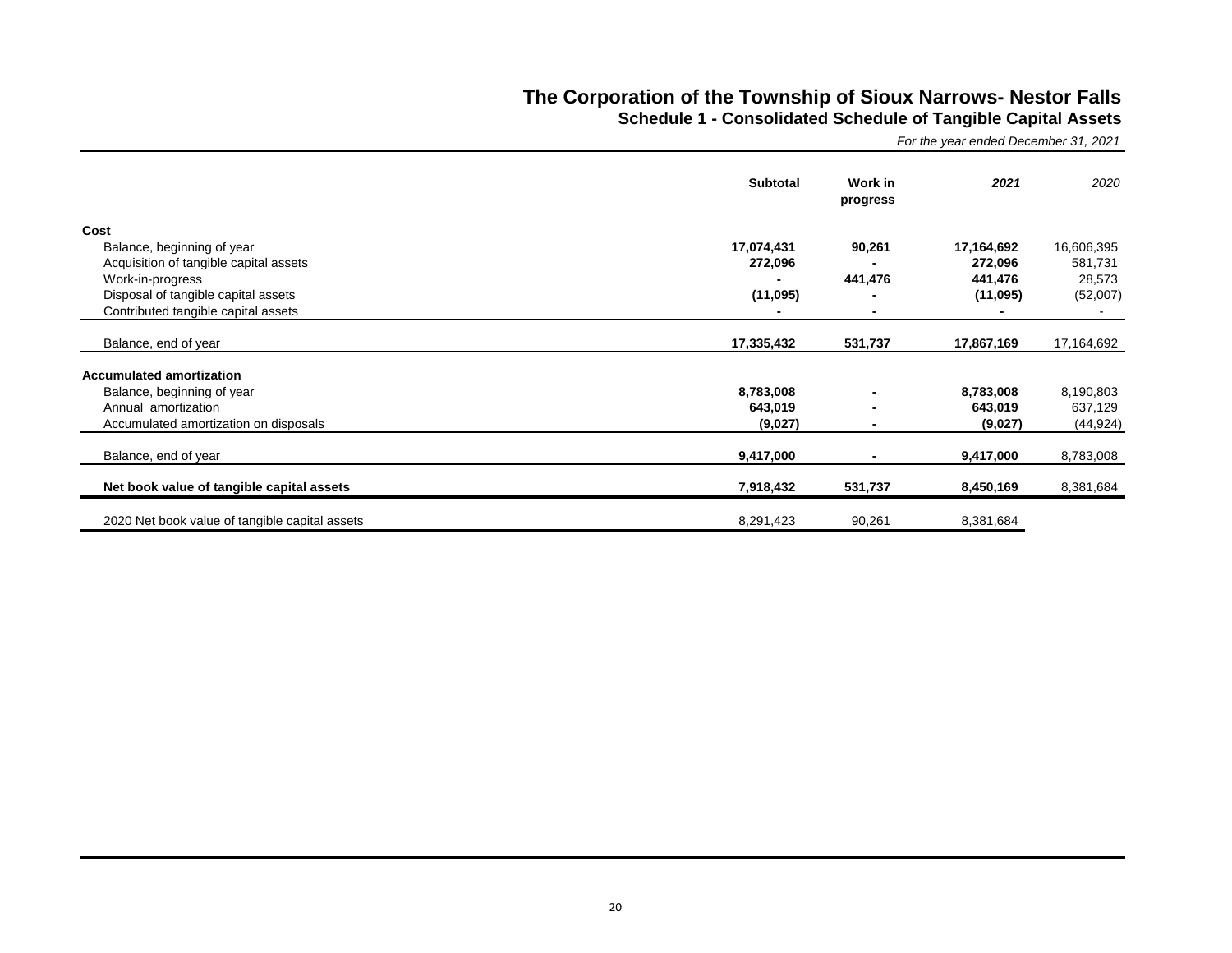## **Schedule 2 - Consolidated Schedule of Expenses by Object**

|                                 | 2021<br><b>Budget</b><br>(Note 17) | 2021      | 2020      |  |
|---------------------------------|------------------------------------|-----------|-----------|--|
| Consolidated expenses by object |                                    |           |           |  |
| Amortization                    | 644,000                            | 643,019   | 637,129   |  |
| Contracted services             | 704.748                            | 631,555   | 670,715   |  |
| External transfers              | 1,067,256                          | 1,065,725 | 1,064,335 |  |
| <b>Materials</b>                | 1,104,166                          | 1,163,145 | 829,501   |  |
| Rent                            | 34.750                             | 38.216    | 32.741    |  |
| Salaries, wages and benefits    | 1,168,225                          | 1,180,186 | 941,447   |  |
|                                 | 4,723,145                          | 4,721,846 | 4,175,868 |  |